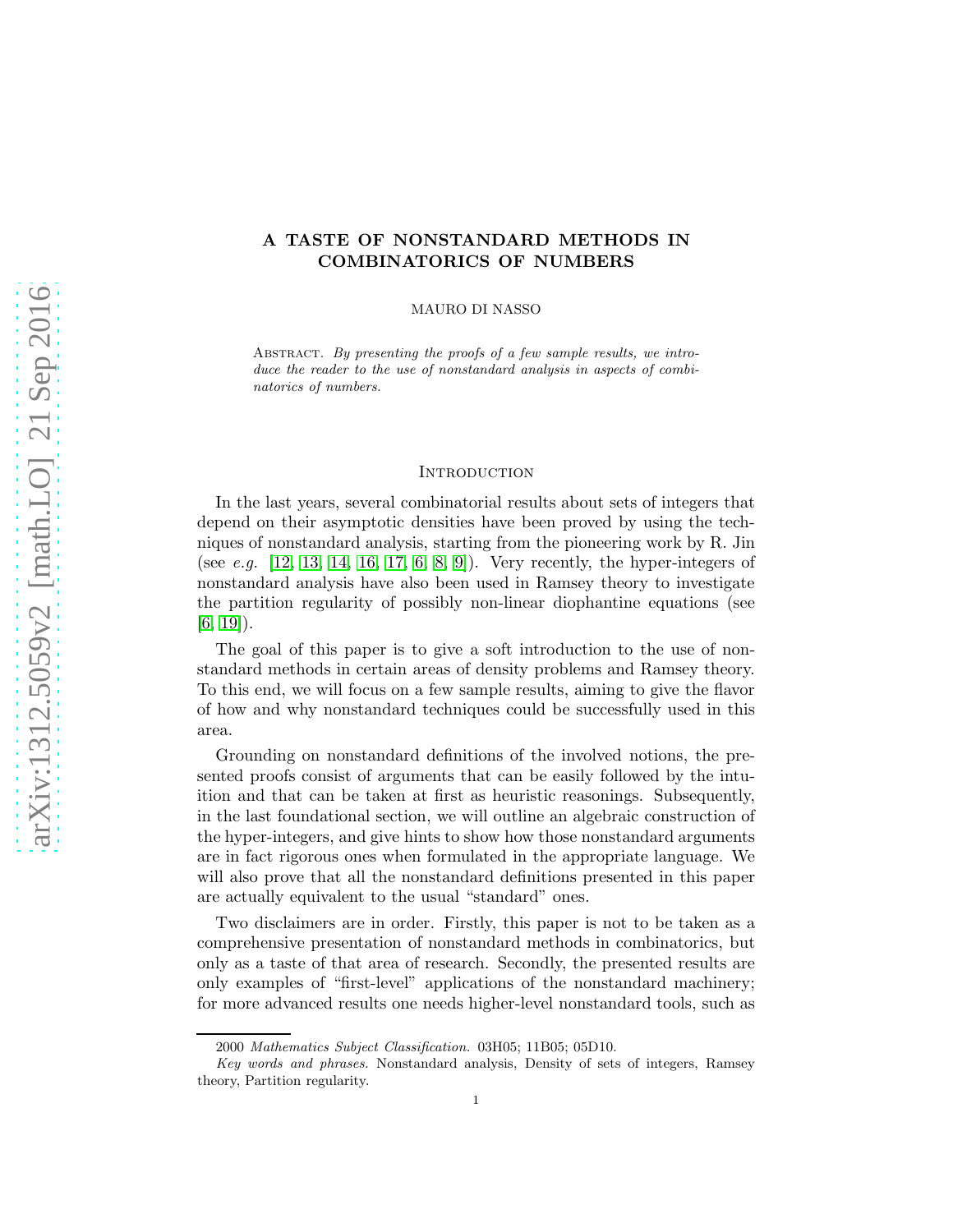saturation and Loeb measure, combined with other non-elementary mathematical arguments.

# 1. The hyper-numbers of nonstandard analysis

This introductory section contains an informal description of the basics of nonstandard analysis, starting with the hyper-natural numbers. Let us stress that what follows are not rigorous definitions and results, but only informal discussions aimed to help the intuition and provide the essential tools to understand the rest of the paper.<sup>[1](#page-1-0)</sup>

One possible way to describe the hyper-natural numbers <sup>∗</sup>N is the following:

• The *hyper-natural numbers* <sup>∗</sup>N are the natural numbers when seen with a "telescope" which allows to also see infinite numbers beyond the usual finite ones. The structure of <sup>∗</sup>N is essentially the same as N, in the sense that <sup>∗</sup>N and N cannot be distinguished by any "elementary property".

Here by *elementary property* we mean a property that talks about elements but *not* about subsets<sup>[2](#page-1-1)</sup>, and where no use of the notion of infinite or finite number is made.

In consequence of the above, the order structure of <sup>∗</sup>N is clear. After the usual finite numbers  $\mathbb{N} = \{1, 2, 3, \ldots\}$ , one finds the infinite numbers  $\xi > n$ for all  $n \in \mathbb{N}$ . Every  $\xi \in \mathbb{N}$  has a successor  $\xi + 1$ , and every non-zero  $\xi \in \mathbb{N}$ has a predecessor  $\xi - 1$ .

$$
^{\ast}\mathbb{N} = \left\{ \underbrace{1, 2, 3, \dots, n, \dots}_{\text{finite numbers}} \quad \underbrace{\dots, N-2, N-1, N, N+1, N+2, \dots}_{\text{infinite numbers}} \right\}
$$

Thus the set of finite numbers N has not a greatest element and the set of infinite numbers  $\mathbb{N}_{\infty}$  =  $*\mathbb{N} \setminus \mathbb{N}$  has not a least element, and hence  $*\mathbb{N}$  is *not* well-ordered. Remark that being a well-ordered set is not an "elementary property" because it is about subsets, not elements.[3](#page-1-2)

- The *hyper-integers* <sup>∗</sup>Z are the discretely ordered ring whose positive part is the semiring <sup>∗</sup>N.
- The *hyper-rationals* <sup>∗</sup>Q are the ordered field of fractions of <sup>∗</sup>Z.

Thus  $^*\mathbb{Z} = -^*\mathbb{N} \cup \{0\} \cup^*\mathbb{N}$ , where  $-^*\mathbb{N} = \{-\xi \mid \xi \in^*\mathbb{N}\}$  are the negative hyper-integers. The hyper-rational numbers  $\zeta \in \mathcal{L}$  can be represented as ratios  $\zeta = \frac{\xi}{\nu}$  where  $\xi \in {}^*\mathbb{Z}$  and  $\nu \in {}^*\mathbb{N}$ .

As the next step, one considers the hyper-real numbers, which are instrumental in nonstandard calculus.

 $^{\rm 1}$  A model for the introduced notions will be constructed in the last section.

<span id="page-1-0"></span><sup>2</sup> In logic, this kind of properties are called *first-order* properties.

<span id="page-1-2"></span><span id="page-1-1"></span><sup>3</sup> In logic, this kind of properties are called *second-order* properties.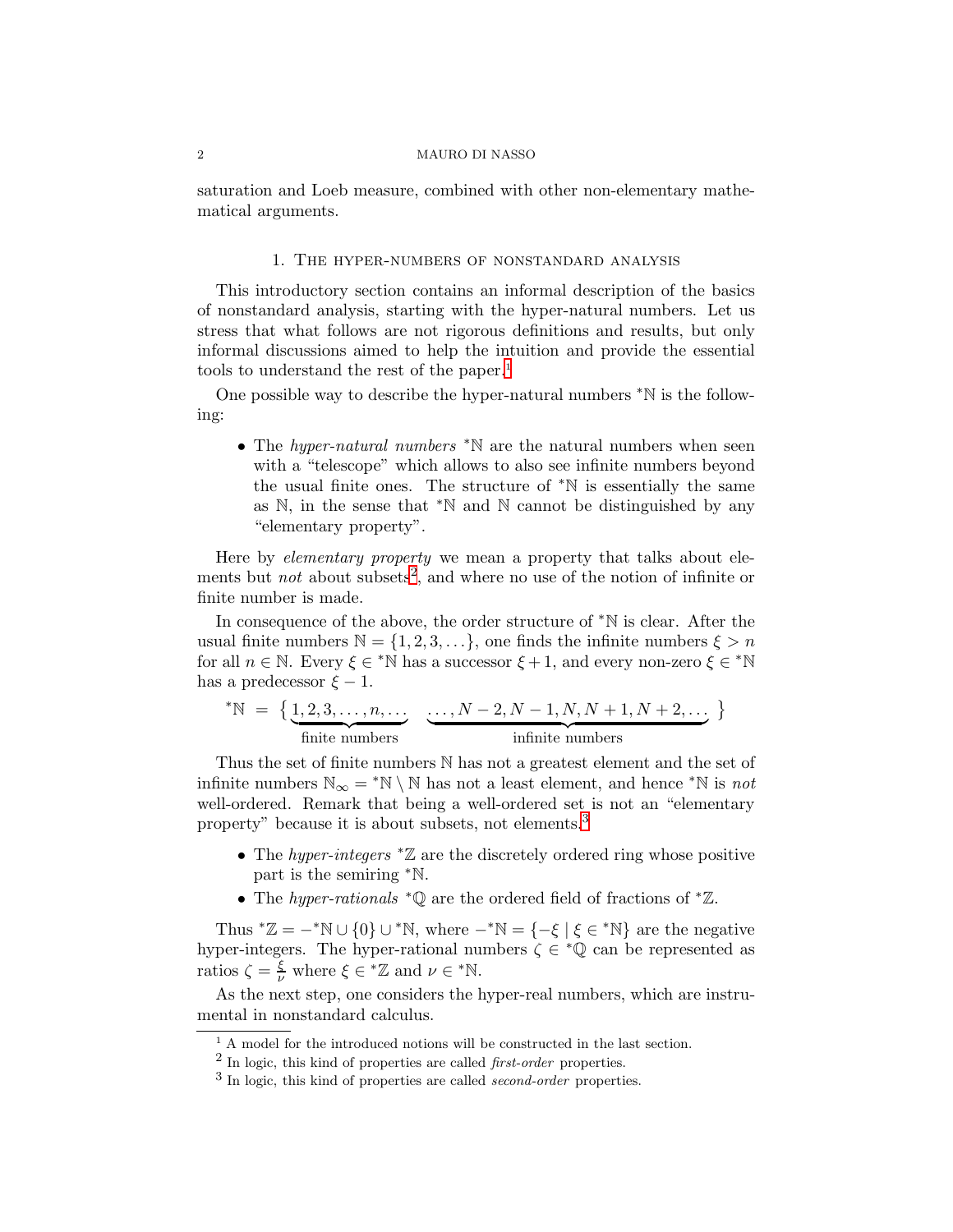• The *hyper-reals* <sup>∗</sup>R are an ordered field that properly extends both <sup>∗</sup>Q and R. The structures R and <sup>∗</sup>R satisfy the same "elementary properties".

As a proper extension of R, the field <sup>∗</sup>R is *not* Archimedean, *i.e.* it contains non-zero *infinitesimal* and *infinite* numbers. (Recall that a number  $ε$  is infinitesimal if  $-1/n < ε < 1/n$  for all  $n ∈ ℕ$ ; and a number Ω is infinite if  $|\Omega| > n$  for all *n*.) In consequence, the field <sup>\*</sup>R is *not* complete: *e.g.*, the bounded set of infinitesimals has not a least upper bound.[4](#page-2-0)

Each set  $A \subseteq \mathbb{R}$  has its *hyper-extension*  $^*A \subseteq {}^* \mathbb{R}$ , where  $A \subseteq {}^* A$ . *E.g.*, one has the set of hyper-even numbers, the set of hyper-prime numbers, the set of hyper-irrational numbers, and so forth. Similarly, any function  $f : A \rightarrow B$ has its *hyper-extension*  $*f$ : \* $A \rightarrow *B$ , where \* $f(a) = f(a)$  for all  $a \in A$ . More generally, in nonstandard analysis one considers hyper-extensions of arbitrary sets and functions.

The general principle that hyper-extensions are indistinguishable from the starting objects as far as their "elementary properties" are concerned, is called *transfer principle*.

• *Transfer principle*: An "elementary property" P holds for the sets  $A_1, \ldots, A_k$  and the functions  $f_1, \ldots, f_h$  if and only if P holds for the corresponding hyper-extensions:

$$
P(A_1,\ldots,A_k,f_1,\ldots,f_h) \iff P({}^{\ast}A_1,\ldots,{}^{\ast}A_k,{}^{\ast}f_1,\ldots,{}^{\ast}f_h)
$$

Remark that all basic set properties are elementary, and so  $A \subseteq B \Leftrightarrow$ \* $A \subseteq {}^*B$ ,  $A \cup B = C \Leftrightarrow {}^*A \cup {}^*B = {}^*C$ ,  $A \setminus B = C \Leftrightarrow {}^*A \setminus {}^*B = {}^*C$ , and so forth.

As direct applications of *transfer* one obtains the following facts: The hyper-rationals <sup>∗</sup>Q are *dense* in the hyper-reals <sup>∗</sup>R; every hyper-real number  $\xi \in {}^*{\mathbb{R}}$  has an an *integer part*, *i.e.* there exists a unique hyper-integer  $\mu \in {}^*{\mathbb{Z}}$ such that  $\mu \leq \xi < \mu + 1$ ; and so forth.

As our first example of nonstandard reasoning, let us see a proof of König's Lemma, one of the oldest results in infinite combinatorics.

**Theorem 1** (König's Lemma – 1927). *If a finite branching tree has infinitely many nodes, then it has an infinite branch.*

*Nonstandard proof.* Given a finite branching tree T, consider the sequence of its finite levels  $\langle T_n | n \in \mathbb{N} \rangle$ , and let  $\langle T_\nu | \nu \in \mathbb{N} \rangle$  be its hyper-extension. By the hypotheses, it follows that all finite levels  $T_n \neq \emptyset$  are nonempty. Then, by *transfer*, also all "hyper-levels"  $T_{\nu}$  are nonempty. Pick a node  $\tau \in T_{\nu}$  for some infinite  $\nu$ . Then  $\{t \in T \mid t \leq \tau\}$  is an infinite branch of  $T.$ 

<span id="page-2-0"></span><sup>4</sup> Remark that the property of completeness is *not* elementary, because it talks about subsets and not about elements of the given field. Also the Archimedean property is *not* elementary, because it requires the notion of *finite* hyper-natural number to be formulated.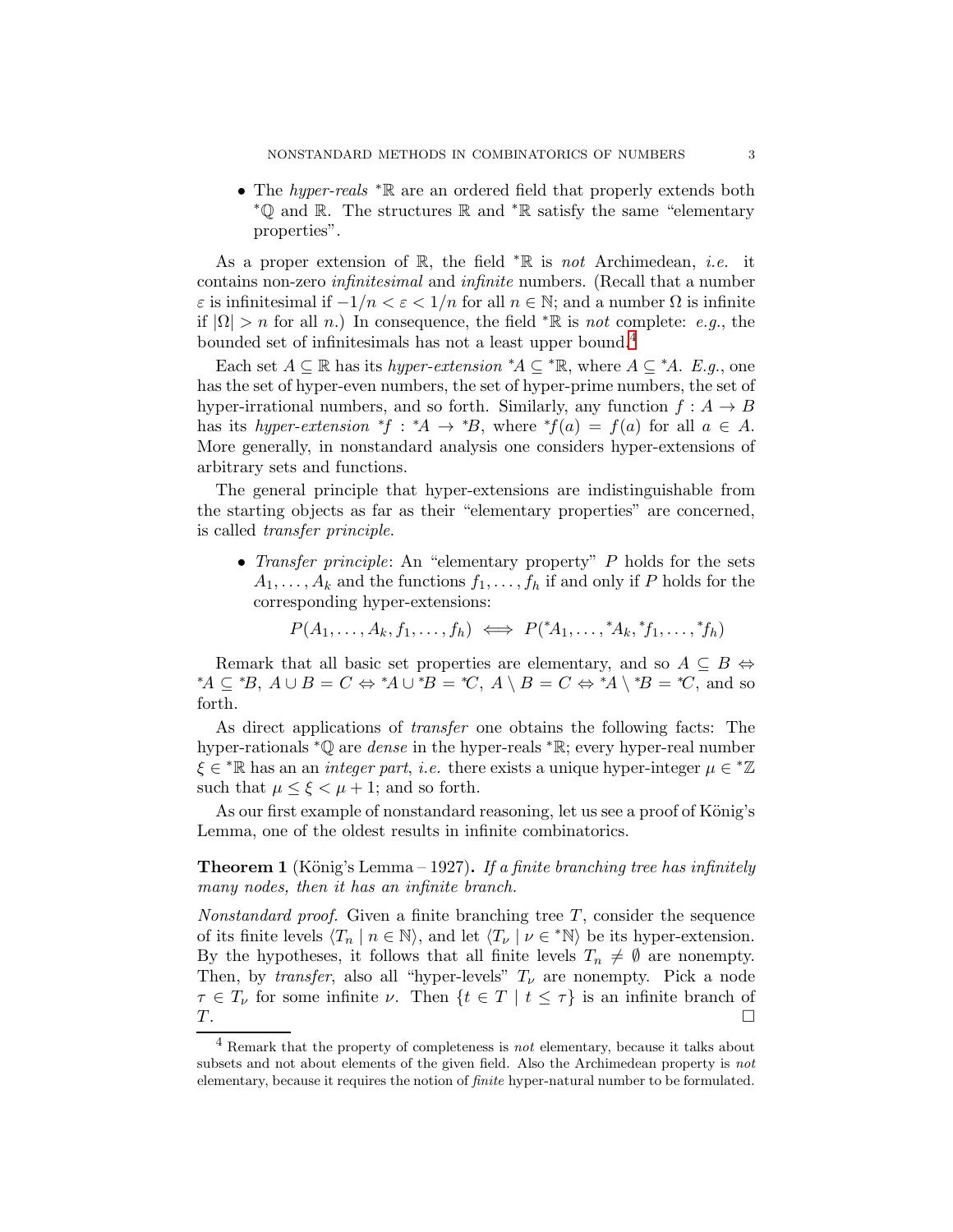# 2. Piecewise syndetic sets

A notion of largeness used in combinatorics of numbers is the following.

• A set of integers A is *thick* if it includes arbitrarily long intervals:

 $\forall n \in \mathbb{N} \; \exists x \in \mathbb{Z} \; [x, x + n) \subseteq A.$ 

In the language of nonstandard analysis:

**Definition.** [Nonstandard] A is *thick* if  $I \subseteq {}^*A$  for some infinite interval I.

By *infinite interval* we mean an interval  $[\nu, \mu] = {\xi \in {}^* \mathbb{Z} \mid \nu \leq \xi \leq \mu}$  with infinitely many elements or, equivalently, an interval whose length  $\mu - \nu + 1$ is an infinite number.

Another important notion is that of syndeticity. It stemmed from dynamics, corresponding to finite return-time in a discrete setting.

• A set of integers A is *syndetic* if it has bounded gaps:

$$
\exists k \in \mathbb{N} \,\,\forall x \in \mathbb{Z} \,\,\left[x, x + k\right) \cap A \neq \emptyset.
$$

So, a set is syndetic means that its complement is not thick. In the language of nonstandard analysis:

**Definition.** [Nonstandard] A is *syndetic* if  $^*A \cap I \neq \emptyset$  for every infinite interval I.

The fundamental structural property considered in Ramsey theory is that of partition regularity.

• A family F of sets is *partition regular* if whenever an element  $A \in \mathcal{F}$ is finitely partitioned  $A = A_1 \cup ... \cup A_n$ , then at least one piece  $A_i \in \mathcal{F}$ .

Remark that the family of syndetic sets fails to be partition regular.<sup>[5](#page-3-0)</sup> However, a suitable weaking of syndeticity satisfies the property.

• A set of integers A is *piecewise syndetic* if  $A = T \cap S$  where T is thick and S is syndetic; *i.e.*, A has bounded gaps on arbitrarily large intervals:

 $\exists k \in \mathbb{N} \ \forall n \in \mathbb{N} \ \exists y \in \mathbb{Z} \ \forall x \in \mathbb{Z} \ \ [x, x + k) \subseteq [y, y + n) \Rightarrow [x, x + k) \cap A \neq \emptyset.$ 

<span id="page-3-0"></span><sup>5</sup> *E.g.*, consider the partition of the integers determined by

$$
A = \bigcup_{n \in \mathbb{N}} [-2^{2n}, -2^{2n-1}) \cup \bigcup_{n \in \mathbb{N}} [2^{2n-1}, 2^{2n})
$$

and its complement  $\mathbb{Z} \setminus A$ , neither of which is syndetic.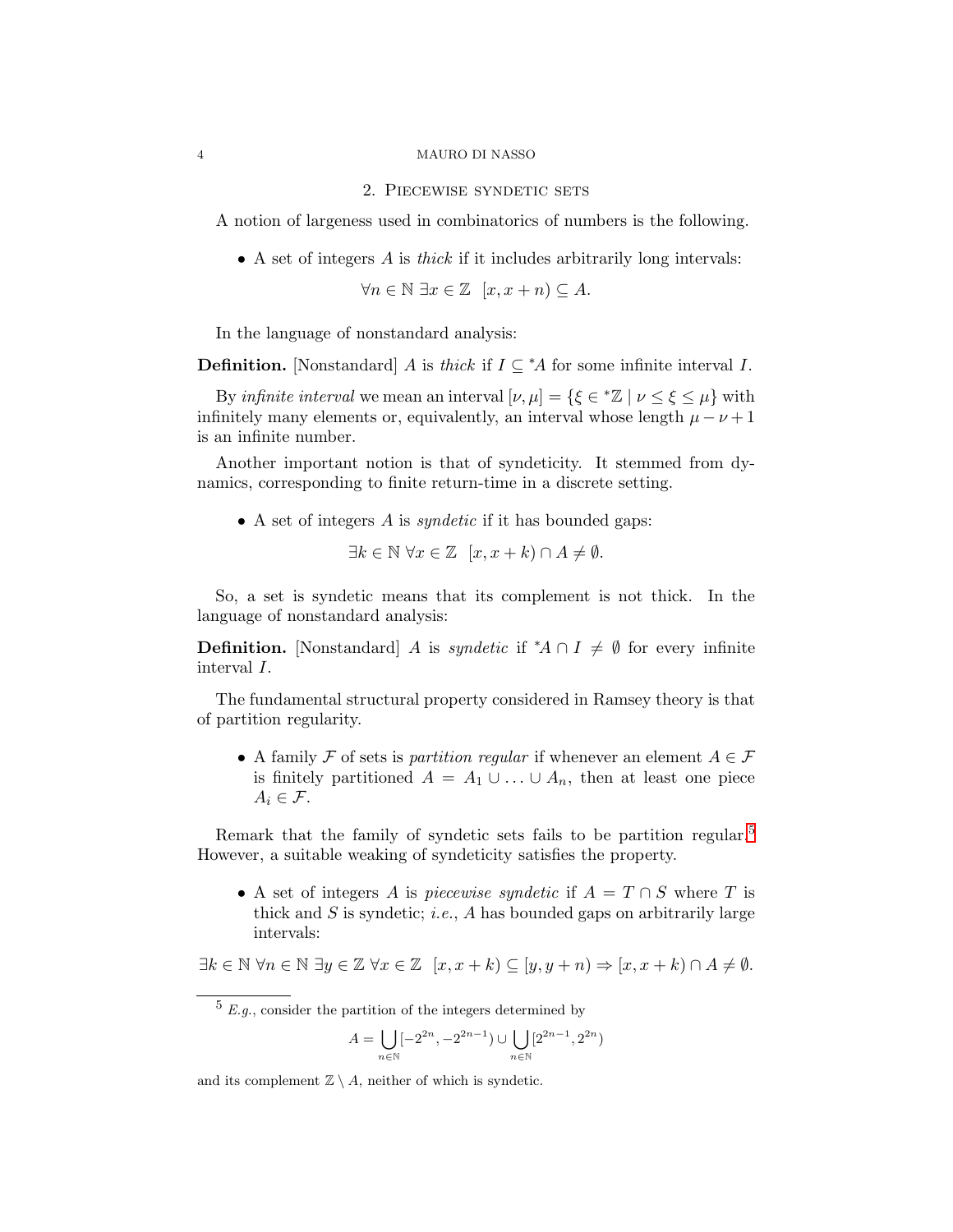In the language of nonstandard analysis:

Definition. [Nonstandard] A is *piecewise syndetic* (PS for short) if there exists an infinite interval I such that \*A∩I has only finite gaps, *i.e.* \*A∩J  $\neq \emptyset$ for every infinite subinterval  $J \subseteq I$ .

Several results suggest the notion of piecewise syndeticity as a relevant one in combinatorics of numbers. *E.g.*, the sumset of two sets of natural numbers having positive density is piecewise syndetic<sup>[6](#page-4-0)</sup>; every piecewise syndetic set contains arbitrarily long arithmetic progressions; a set is piecewise syndetic if and only if it belongs to a minimal idempotent ultrafilter<sup>[7](#page-4-1)</sup>.

# Theorem 2. *The family of PS sets is partition regular.*

*Nonstandard proof.* By induction, it is enough to check the property for 2 partitions. So, let us assume that  $A = \text{BLUE} \cup \text{RED}$  is a PS set; we have to show that RED or BLUE is PS. We proceed as follows:

- Take the hyper-extensions  $^*A = ^*BLUE \cup ^*RED$ .
- By the hypothesis, we can pick an infinite interval I where  $*A$  has only finite gaps.
- If the <sup>∗</sup>blue elements of <sup>∗</sup>A have only finite gaps in I, then BLUE is piecewise syndetic.
- Otherwise, there exists an infinite interval  $J \subseteq I$  that only contains ∗ red elements of <sup>∗</sup>A. But then <sup>∗</sup>RED has only finite gaps in J, and hence RED is piecewise syndetic.

# 3. Banach and Shnirelmann densities

An important area of research in number theory focuses on combinatorial properties of sets which depend on their density. Recall the following notions:

• The *upper asymptotic density*  $\overline{d}(A)$  of a set  $A \subseteq \mathbb{N}$  is defined by putting:

$$
\overline{d}(A) = \limsup_{n \to \infty} \frac{|A \cap [1, n]|}{n}.
$$

• The *upper Banach density*  $BD(A)$  of a set of integers  $A \subseteq \mathbb{Z}$  generalizes the upper density by considering arbitrary intervals in place of just initial intervals:

$$
BD(A) = \lim_{n \to \infty} \left( \max_{x \in \mathbb{Z}} \frac{|A \cap [x+1, x+n]|}{n} \right) = \inf_{n \in \mathbb{N}} \left\{ \max_{x \in \mathbb{Z}} \frac{|A \cap [x+1, x+n]|}{n} \right\}.
$$

<sup>6</sup> This is *Jin's theorem*, proved in 2000 by using nonstandard analysis (see [\[13\]](#page-16-1)).

<span id="page-4-1"></span><span id="page-4-0"></span> $7$  See [\[11\]](#page-16-9)  $§4.4$ .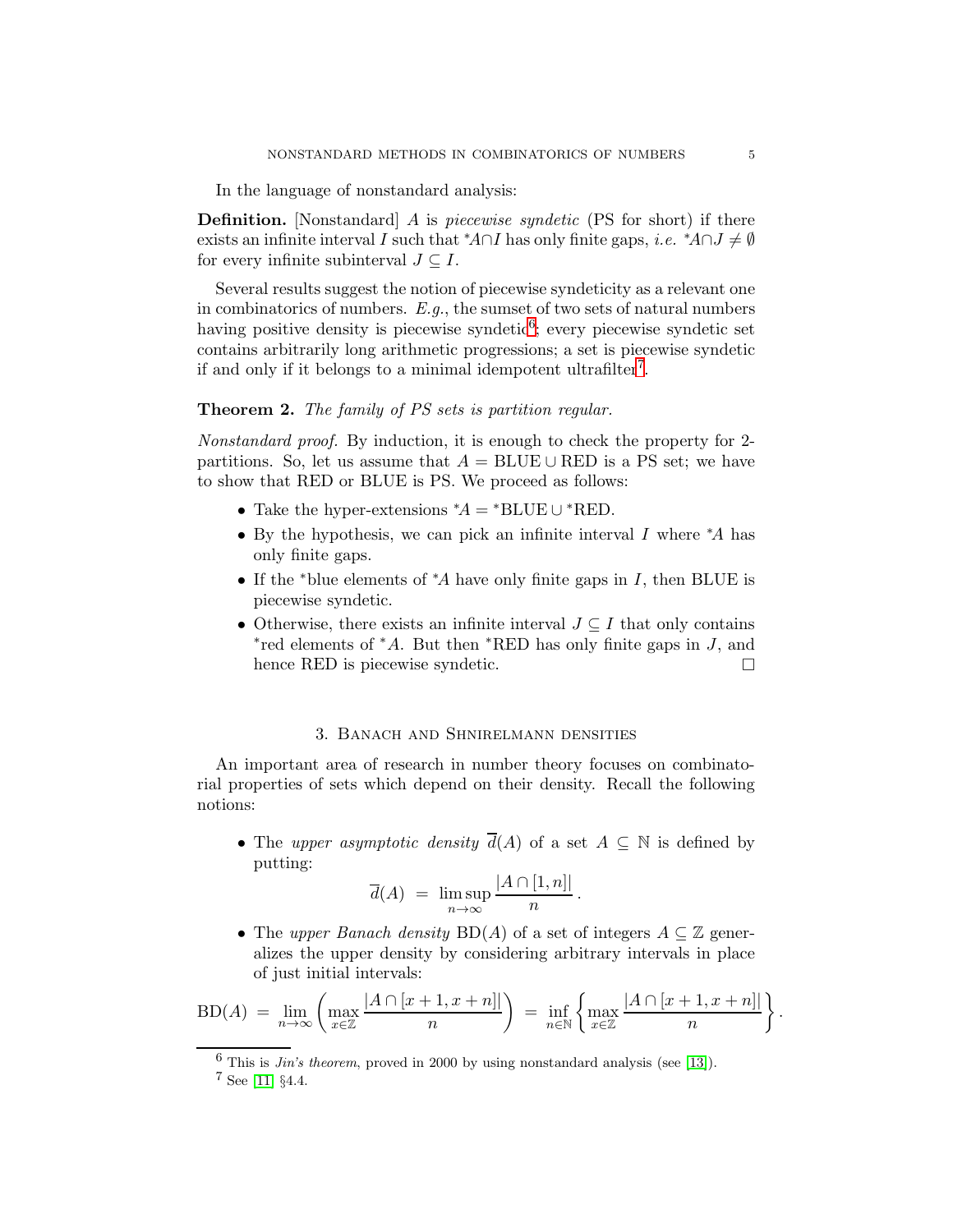In order to translate the above definitions in the language of nonstandard analysis, we need to introduce new notions.

In addition to hyper-extensions, a larger class of well-behaved subsets of <sup>∗</sup>Z that is considered in nonstandard analysis is the class of *internal* sets. All sets that can be "described" without using the notions of finite or infinite number are internal. Typical examples are the intervals

 $[\xi, \zeta] = \{x \in {}^*\mathbb{Z} \mid \xi \leq x \leq \zeta\}; \quad [\xi, +\infty) = \{x \in {}^*\mathbb{Z} \mid \xi \geq x\}; \quad etc.$ 

Also finite subsets  $\{\xi_1,\ldots,\xi_n\}\subset {}^*\mathbb{Z}$  are internal, as they can be described by simply giving the (finite) list of their elements. Internal subsets of <sup>∗</sup>Z share the same "elementary properties" of the subsets of Z. *E.g.*, every nonempty internal subset of <sup>∗</sup>Z that is bounded below has a least element; in consequence, the set  $\mathbb{N}_{\infty}$  of infinite hyper-natural numbers is *not* internal. Internal sets are closed under unions, intersections, and relative complements. So, also the set of finite numbers N is *not* internal, as otherwise  $\mathbb{N}_{\infty} = * \mathbb{N} \setminus \mathbb{N}$  would be internal.

Internal sets are either *hyper-infinite* or *hyper-finite*; for instance, all intervals  $[\xi, +\infty)$  are hyper-infinite, and all intervals  $[\xi, \zeta]$  are hyper-finite. Every nonempty hyper-finite set  $A \subset \mathbb{Z}$  has its *internal cardinality*  $||A|| \in \mathbb{R}$ ; for instance  $\|[\xi, \zeta]\| = \zeta - \xi + 1$ . Internal cardinality and the usual cardinality agree on finite sets.

If  $\xi, \zeta \in$  \*R are hyperreal numbers, we write  $\xi \sim \zeta$  when  $\xi$  and  $\zeta$  are *infinitely close, i.e.* when their distance  $|\xi - \zeta|$  is infinitesimal. Remark that if  $\xi \in {}^{\ast} \mathbb{R}$  is finite (*i.e.*, not infinite), then there exists a unique real number  $r \sim \xi$ , namely  $r = \inf\{x \in \mathbb{R} \mid x > \xi\}$ .<sup>[8](#page-5-0)</sup>

We are finally ready to formulate the definitions of density in nonstandard terms.

**Definition.** [Nonstandard] For  $A \subseteq \mathbb{N}$ , its *upper asymptotic density*  $\overline{d}(A) =$ β is the greatest real number β such that there exists an infinite  $\nu \in \mathbb{N}$ with

$$
\|^*A \cap [1,\nu]\|/\nu \sim \beta.
$$

**Definition.** [Nonstandard] For  $A \subseteq \mathbb{Z}$ , its *upper Banach density*  $BD(A) = \beta$ is the greatest real number  $\beta$  such that there exists an infinite interval I with

$$
\|{}^*A \cap I\|/\|I\| \sim \beta.
$$

Another notion of density that is widely used in number theory is the following.

• The *Schnirelmann density*  $\sigma(A)$  of a set  $A \subseteq \mathbb{N}$  is defined by

$$
\sigma(A) = \inf_{n \in \mathbb{N}} \frac{|A \cap [1, n]|}{n}.
$$

<span id="page-5-0"></span><sup>&</sup>lt;sup>8</sup> Such a real number r is usually called the *standard part* of  $\xi$ .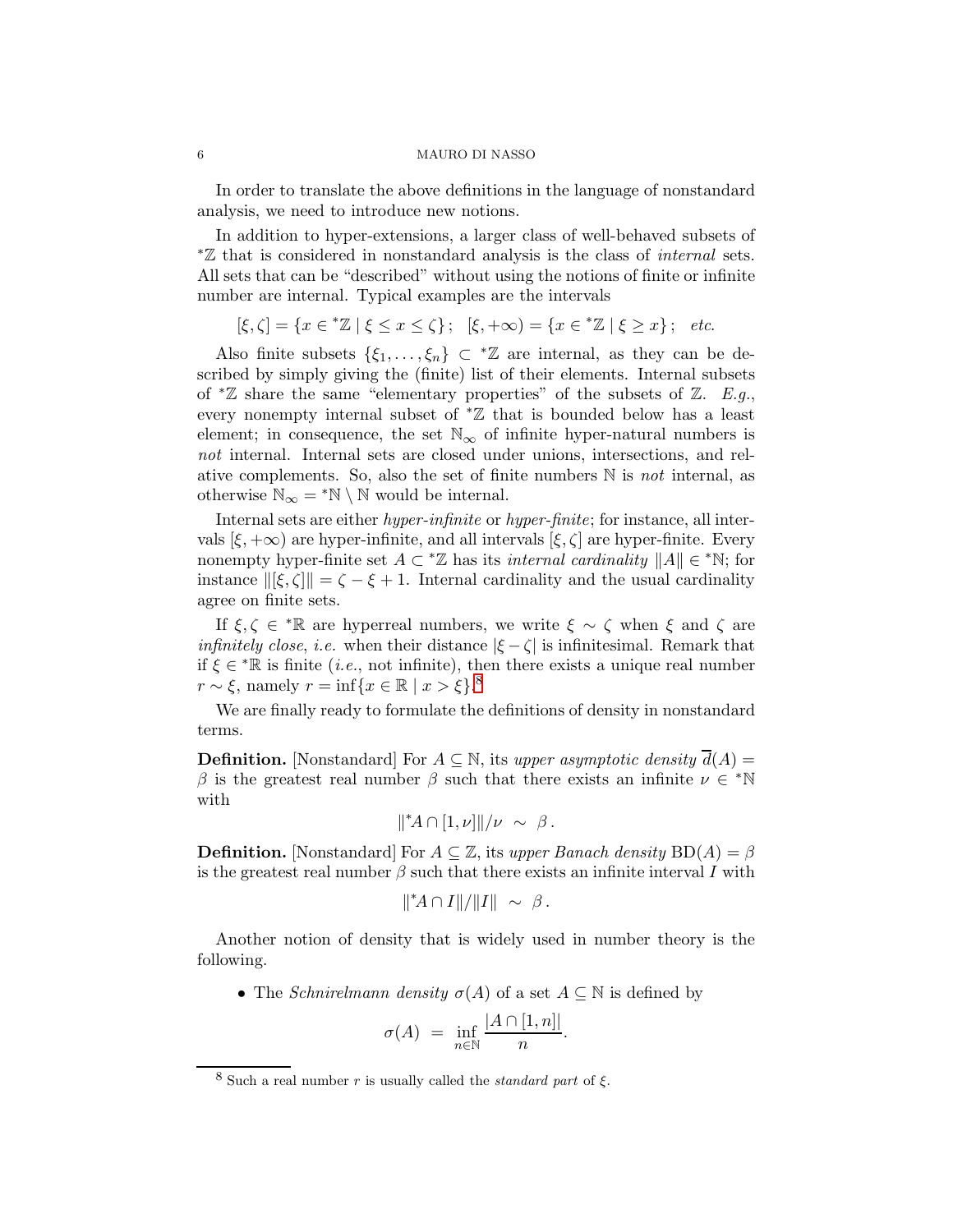Clearly  $BD(A) \geq \overline{d}(A) \geq \sigma(A)$ , and it is easy to find examples where inequalities are strict. Remark that  $\sigma(A) = 1 \Leftrightarrow A = \mathbb{N}$ , and that  $BD(A) =$  $1 \Leftrightarrow A$  is thick. Moreover, if A is piecewise syndetic then  $BD(A) > 0$ , but not conversely.

Let us now recall a natural notion of embeddability for the combinatorial structure of sets:<sup>[9](#page-6-0)</sup>

• We say that X is *finitely embeddable* in Y, and write  $X \leq_{\text{fe}} Y$ , if every finite  $F \subseteq X$  has a shifted copy  $t + F \subseteq Y$ .

It is readily seen that transitivity holds:  $X \leq_{\text{fe}} Y$  and  $Y \leq_{\text{fe}} Z$  imply  $X \leq_{\text{fe}} Z$ . Notice that a set is  $\leq_{\text{fe}}$ -maximal if and only if it is thick. Finite embeddability preserves fundamental combinatorial notions:

- If  $X \leq_{\text{fe}} Y$  and X is PS, then also Y is PS.
- If  $X \leq_{\text{fe}} Y$  and X contains an arithmetic progression of length k, then also Y contains an arithmetic progression of length  $k$ .
- If  $X \leq_{\text{fe}} Y$  then  $BD(X) \leq BD(Y)$ .

Remark that while piecewise syndeticity is preserved under  $\leq_{\text{fe}}$ , the property of being syndetic is *not*. Similarly, the upper Banach density is preserved or increased under  $\leq_{\text{fe}}$ , but upper asymptotic density is *not*.

Other properties that suggest finite embeddability as a useful notion are the following:

- If  $X \leq_{\text{fe}} Y$  then  $X X \subseteq Y Y$ ;
- If  $X \leq_{\text{fe}} Y$  and  $X' \leq_{\text{fe}} Y'$  then  $X X' \leq_{\text{fe}} Y Y'$ .

In the nonstandard setting,  $X \leq_{\text{fe}} Y$  means that a shifted copy of the whole  $X$  is found in the hyper-extension  $*Y$ .

**Definition.** [Nonstandard]  $X \leq_{\text{fe}} Y$  if  $\nu + X \subseteq {}^*Y$  for a suitable  $\nu \in {}^*N$ .

Remark that the key point here is that the shift  $\nu$  could be an infinite number.

The sample result that we present below, due to R. Jin [\[12\]](#page-16-0), allows to extend results that hold for sets with positive Schnirelmann density to sets with positive upper Banach density.

**Theorem 3.** Let  $BD(A) = \beta > 0$ . Then there exists a set  $E \subseteq \mathbb{N}$  with  $\sigma(E) \geq \beta$  *and such that*  $E \leq_{fe} A$ .

<span id="page-6-0"></span> $9$  This notion is implicit in I.Z. Ruzsa's paper [\[20\]](#page-16-10), and has been explicitly considered in [\[6\]](#page-16-5) §4. As natural as it is, it is well possible that finite embeddability has been also considered by other authors, but I am not aware of it.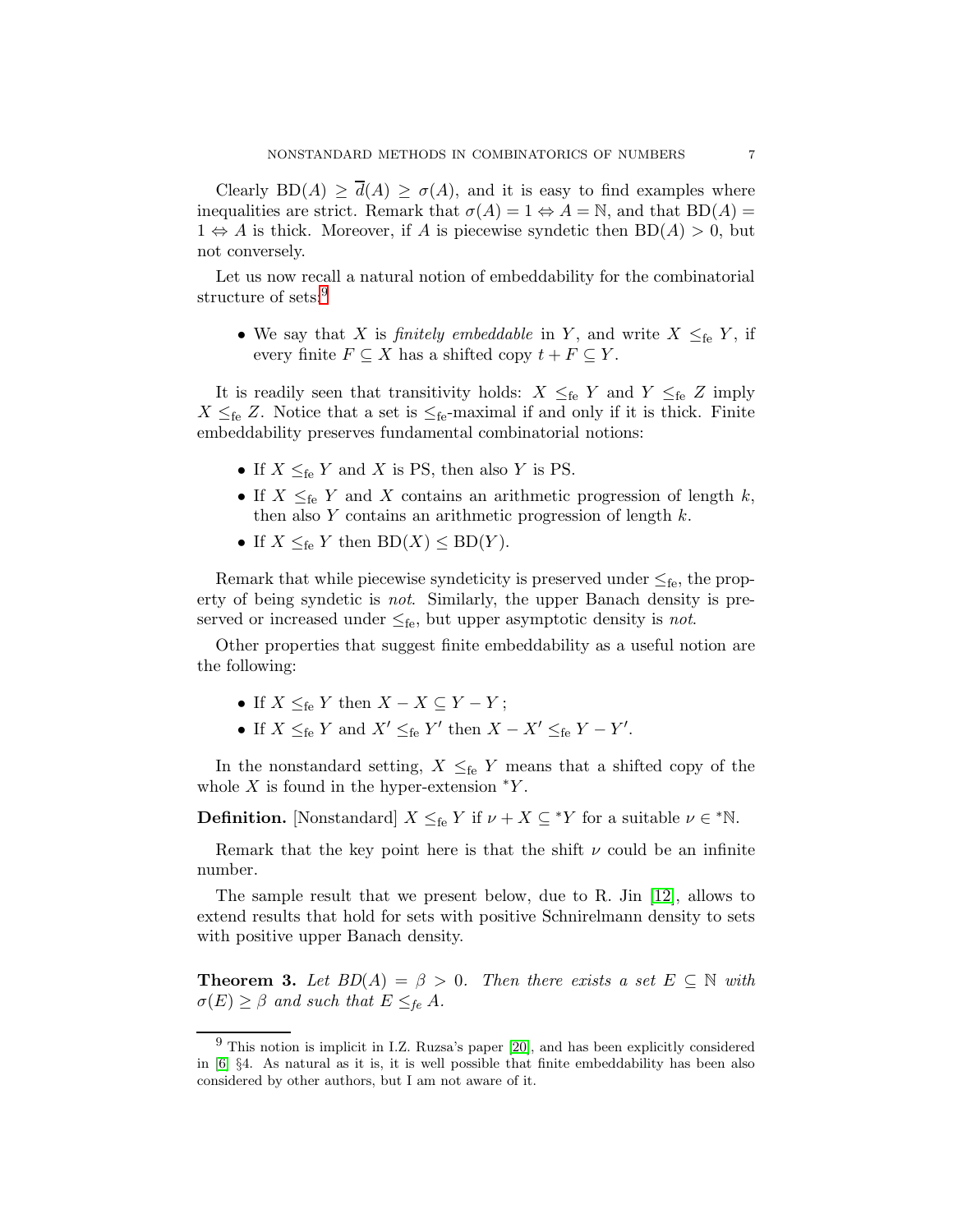*Nonstandard proof.* By the nonstandard definition of Banach density, there exists an infinite interval I such that the relative density  $||^*A \cap I||/||I|| \sim \beta$ . By translating if necessary, we can assume without loss of generality that  $I = [1, M]$  where  $M \in \mathbb{N}_{\infty}$ . By a straight counting argument, we will prove the following:

• Claim. For every  $k \in \mathbb{N}$  there exists  $\xi \in [1, M]$  such that for all  $i = 1, \ldots, k$ , the relative density  $||^*A \cap [\xi, \xi + i]||/i \geq \beta - 1/k$ .

We then use an important principle of nonstandard analysis, namely:

• *Overflow*: If  $A \subseteq \mathbb{N}$  is internal and contains all natural numbers, then it also contains all hyper-natural numbers up to an infinite  $\nu$ :

A internal  $\& \mathbb{N} \subset A \implies \exists \nu \in \mathbb{N}_{\infty}$   $[1, \nu] \subset A$ .

By the Claim, the internal set below includes N:

$$
A = \{ \nu \in {}^{*}\mathbb{N} \mid \exists \xi \in [1, M] \; \forall i \leq \nu \; \| {}^{*}A \cap [\xi, \xi + i] \| / i \geq \beta - 1/\nu \}.
$$

Then, by *overflow*, there exists an infinite  $\nu \in {}^*\mathbb{N}$  and  $\xi \in [1, M]$  such that  $||^*A \cap [\xi, \xi + i]||/i \geq \beta - 1/\nu$  for all  $i = 1, ..., \nu$ . In particular, for all finite  $n \in \mathbb{N}$ , the real number  $\Vert^* A \cap [\xi, \xi + n] \Vert /n \geq \beta$  because it is not smaller than  $\beta - 1/\nu$ , which is infinitely close to  $\beta$ . If we denote by  $E = \{n \in \mathbb{N} \mid \xi + n \in {}^*A\},\$  this means that  $\sigma(E) \geq \beta$ . The thesis is reached because  $\xi + E \subseteq {}^{\ast}A$ , and hence  $E \leq_{\text{fe}} A$ , as desired.

We are left to prove the Claim. Given  $k$ , assume by contradiction that for every  $\xi \in [1, M]$  there exists  $i \leq k$  such that  $||^*A \cap [\xi, \xi + i|| < i \cdot (\beta - 1/k)$ . By "hyper-induction" on \*N, define  $\xi_1 = 1$ , and  $\xi_{s+1} = \xi_s + n_s$  where  $n_s \leq k$ is the least natural number such that  $||^*A \cap [\xi_s, \xi_s + n_s)|| < n_s \cdot (\beta - 1/k)$ ; and stop at step N when  $M - k \leq \xi_N < M$ . Since k is finite, we have  $k/M \sim 0$ and  $\xi_N/M \sim 1$ . Then:

$$
\beta \sim \frac{1}{M} \cdot \|\mathbf{A} \cap [1, M]\| \sim \frac{1}{M} \cdot \|\mathbf{A} \cap [\xi_1, \xi_N)\| = \frac{1}{M} \cdot \sum_{s=1}^{N-1} \|\mathbf{A} \cap [\xi_s, \xi_{s+1})\|
$$
  

$$
< \frac{1}{M} \cdot \left(\sum_{s=1}^{N-1} n_s \cdot \left(\beta - \frac{1}{k}\right)\right) = \frac{\xi_N - 1}{M} \cdot \left(\beta - \frac{1}{k}\right) \sim \beta - \frac{1}{k},
$$
  
a contradiction.

The previous theorem can be strengthened in several directions. For instance, one can find  $E$  to be "densely" finitely embedded in  $A$ , in the sense that for every finite  $F \subseteq X$  one has "densely-many" shifted copies included in Y, *i.e.* BD  $({t \in \mathbb{Z} \mid t + F \subseteq Y}) > 0.10$  $({t \in \mathbb{Z} \mid t + F \subseteq Y}) > 0.10$ 

<span id="page-7-0"></span> $10$  See [\[6,](#page-16-5) [9\]](#page-16-7) for more on this topic.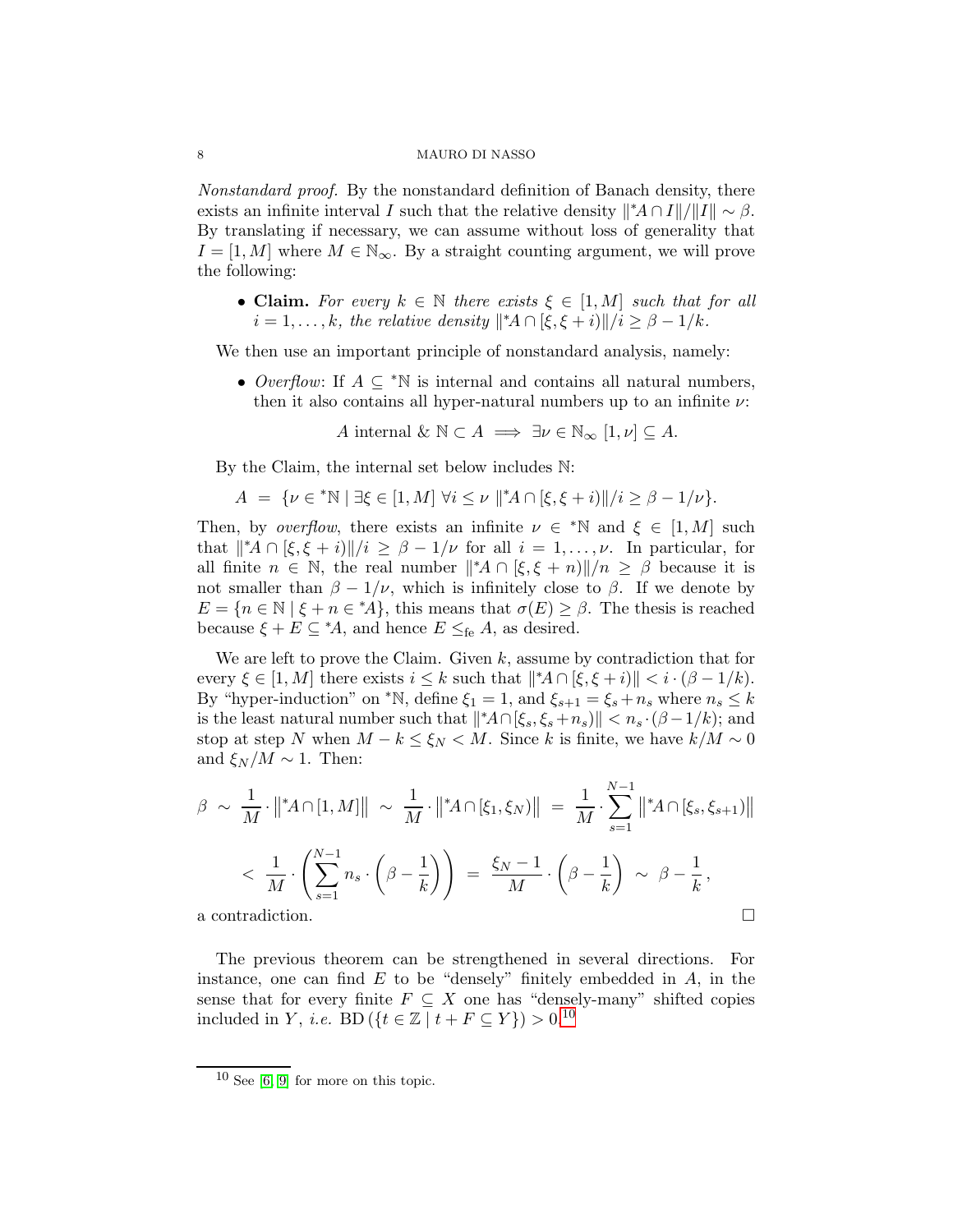# 4. Partition regularity problems

In this section we focus on the use of hyper-natural numbers in partition regularity problems.

The notion of partition regularity for families of sets given in Section 2, is sometimes weakened as follows:

• A family  $\mathcal F$  of sets is *weakly partition regular* on  $X$  if for every finite partition  $X = C_1 \dots \cup C_n$  there exists  $F \in \mathcal{F}$  which is contained in one piece  $F \subseteq C_i$ .

Differently from the usual approach to nonstandard analysis, here it turns out useful to work in a framework where hyper-extensions can be iterated, so that one can consider, *e.g.*:

- The hyper-hyper-natural numbers ∗∗N ;
- The hyper-extension  $^*\xi \in$ <sup>\*\*</sup>N of an hyper-natural number  $\xi \in$ <sup>\*</sup>N;

and so forth. We remark that working with iterated hyper-extensions re-quires caution, because of the existence of different levels of extensions.<sup>[11](#page-8-0)</sup> Here, it will be enough to notice that, by *transfer*, one has that  $*N \subsetneq *N$ , and if  $\xi \in {}^{\ast} \mathbb{N} \setminus \mathbb{N}$  then  ${}^{\ast} \xi \in {}^{\ast} \mathbb{N} \setminus {}^{\ast} \mathbb{N}$ ; and similarly for *n*-th iterated hyperextensions.[12](#page-8-1)

Let us start with a nonstandard proof of the classic Ramsey theorem for pairs.

**Theorem 4** (Ramsey – 1928). *Given a finite colouring*  $[\mathbb{N}]^2 = C_1 \cup ... \cup C_r$ *of the pairs of natural numbers, there exists an infinite set* H *whose pairs are monochromatic:*  $[H]^2 \subseteq C_i$ .<sup>[13](#page-8-2)</sup>

*Nonstandard proof.* Take hyper-hyper-extensions and get the finite coloring

$$
[{}^{**}\mathbb{N}]^2 = {}^{**}([{\mathbb{N}}]^2) = {}^{**}C_1 \cup \ldots \cup {}^{**}C_r.
$$

Pick an infinite  $\xi \in {}^*\mathbb{N}$ , let *i* be such that  $\{\xi, {}^*\xi\} \in {}^*C_i$ , and consider the set  $A = \{x \in \mathbb{N} \mid \{x, \xi\} \in {}^*C_i\}$ . Then  $\xi \in \{x \in {}^*\mathbb{N} \mid \{x, {}^*\xi\} \in {}^*C_i\} = {}^*A$ . Now inductively define the sequence  $\{a_1 < a_2 < \ldots < a_n < \ldots\}$  as follows:

- Pick any  $a_1 \in A$ , and let  $B_1 = \{x \in \mathbb{N} \mid \{a_1, x\} \in C_i\}$ . Then  ${a_1, \xi} \in {^*C_i}$  and  $\xi \in {^*B_1}$ .
- $\xi \in {}^*A \cap {}^*B_1 \Rightarrow A \cap B_1$  is infinite.<sup>[14](#page-8-3)</sup> Then pick  $a_2 \in A \cap B_1$  with  $a_2 > a_1$ .

<span id="page-8-0"></span> $^{11}$  See  $\left[ 7\right]$  for a discussion of the foundations of iterated hyper-extensions.

<span id="page-8-1"></span><sup>&</sup>lt;sup>12</sup> Notice also that <sup>\*</sup>N is an initial segment of <sup>\*\*</sup>N, *i.e.*  $\xi < \nu$  for every  $\xi \in$  <sup>\*</sup>N and for every  $\nu \in$  \*\*N \\*N (such a property is not used in this paper).

<span id="page-8-2"></span><sup>&</sup>lt;sup>13</sup> In other words, the family  $\mathcal{F} = \{ [H]^2 \mid H \text{ infinite} \}$  is weakly partition regular on  $[N]^2$ .

<span id="page-8-3"></span><sup>&</sup>lt;sup>14</sup> Here we use the fact that the hyper-extension  $^*X$  of a set  $X \subseteq \mathbb{N}$  contains infinite numbers if and only if  $X$  is infinite.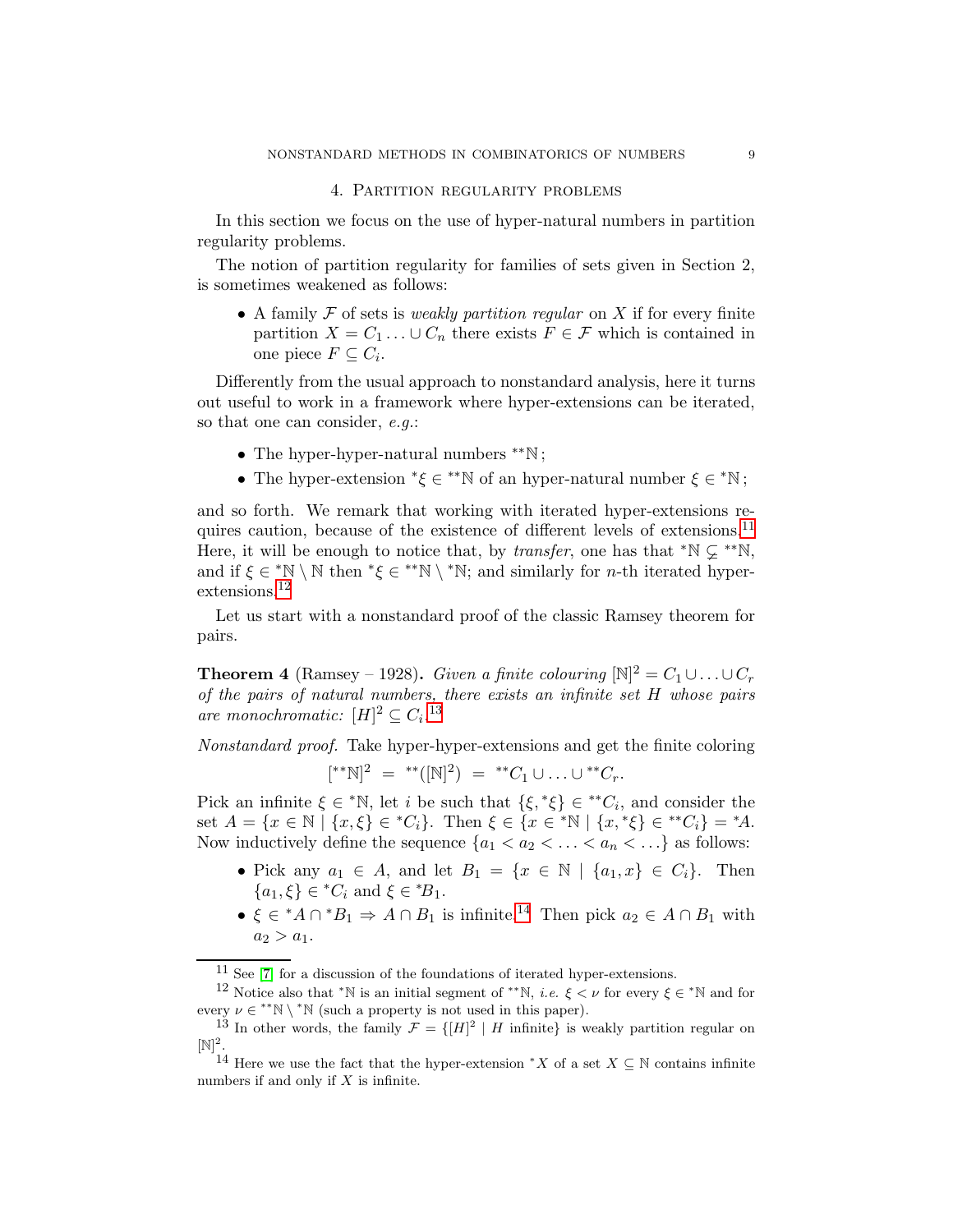- $a_2 \in B_1 \Rightarrow \{a_1, a_2\} \in C_i$ .
- $a_2 \in A \Rightarrow \{a_2, \xi\} \in {^*C_i} \Rightarrow \xi \in {^*}\{x \in \mathbb{N} \mid \{a_2, x\} \in {^*C_1}\} = {^*B_2}.$
- $\xi \in {}^*A \cap {}^*B_1 \cap {}^*B_2 \Rightarrow$  we can pick  $a_3 \in A \cap B_1 \cap B_2$  with  $a_3 > a_2$ .
- $a_3 \in B_1 \cap B_2 \Rightarrow \{a_1, a_3\}, \{a_2, a_3\} \in C_i$ , and so forth.

Then the infinite set  $H = \{a_n \mid n \in \mathbb{N}\}\$ is such that  $[H]^2 \subseteq C_i$  $\Box$ 

We now give some hints on how iterated hyper-extensions can be used in partition regularity of equations. Recall that:

• An equation  $E(X_1, \ldots, X_n) = 0$  is [injectively] *partition regular* over N if the set of [distinct] solutions is weakly partition regular on N, *i.e.*, for every finite coloring  $\mathbb{N} = C_1 \cup ... \cup C_r$  one finds [distinct] monochromatic  $a_1, \ldots, a_n \in C_i$  such that  $E(a_1, \ldots, a_n) = 0$ .

A useful nonstandard notion in this context is the following:

**Definition.** We say that two hyper-natural numbers  $\xi, \zeta \in \mathbb{N}$  are *indiscernible*, and write  $\xi \simeq \zeta$ , if they cannot be distinguished by any hyperextension, *i.e.* if for every  $A \subseteq \mathbb{N}$  one has either  $\xi, \zeta \in {}^*A$  or  $\xi, \zeta \notin {}^*A$ .<sup>[15](#page-9-0)</sup>

Notice that indiscernibility coincides with equality on finite numbers, because if  $k \in \mathbb{N}$  is finite and  $\xi \neq k$ , then trivially  $k \in \{k\} = {^*}{k}$  and  $\xi \notin {^*}{k}$ . Notice also that if  $k > 1$  is any natural number, then  $k \in \mathcal{L}$  { Indeed, if A is the set of those natural numbers  $n$  with the property that the largest exponent a such that  $k^a$  divides n is even, then  $\xi \in A \Leftrightarrow k \xi \notin A$ . A useful property that one can easily prove is the following: "If  $\xi \simeq \zeta$ , then for every  $f : \mathbb{N} \to \mathbb{N}$  one has  $^*f(\xi) \simeq ^*f(\zeta)$ ."

By using the notion of indiscernibility, one can reformulate in nonstandard terms:

**Definition.** [Nonstandard] An equation  $E(X_1, \ldots, X_n) = 0$  is [injectively] *partition regular* on N if there exist [distinct] hyper-natural numbers  $\xi_1 \simeq$  $\ldots \simeq \xi_n$  such that  $E(\xi_1,\ldots,\xi_n)=0$ .

The following result recently appeared in [\[5\]](#page-16-12).

**Theorem 5.** The equation  $X + Y = Z^2$  is not partition regular on N, except *for the trivial solution*  $X = Y = Z = 2$ *.* 

*Nonstandard proof.* Assume by contradiction that there exist  $\alpha \simeq \beta \simeq \gamma$  in \*N such that  $\alpha + \beta = \gamma^2$ . Notice that  $\alpha, \beta, \gamma$  are infinite, as otherwise  $\alpha =$  $\beta = \gamma = 2$  would be the trivial solution. By the hypothesis of indiscernibility,

<span id="page-9-0"></span><sup>&</sup>lt;sup>15</sup> The name "indiscernible" is borrowed from mathematical logic. Recall that in model theory two elements are named *indiscernible* if they cannot be distinguished by any firstorder formula.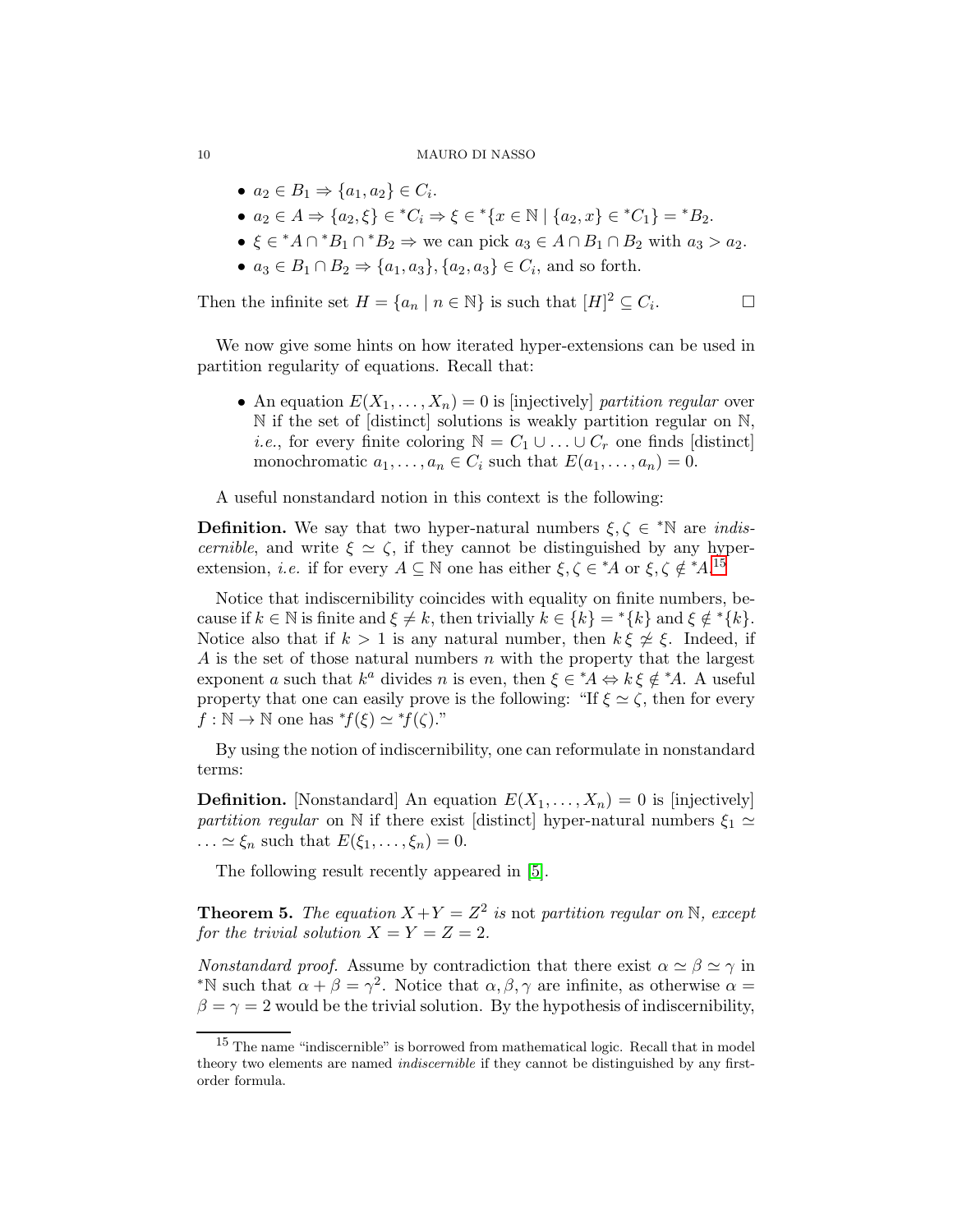$\alpha, \beta, \gamma$  belong to the same congruence class modulo 5, say  $\alpha \equiv \beta \equiv \gamma \equiv i$ mod 5 with  $0 \le i \le 4$ . Now write the numbers in the forms:

$$
\alpha = 5^a \cdot \alpha_1 + i \, ; \quad \beta = 5^b \cdot \beta_1 + i \, ; \quad \gamma = 5^c \cdot \gamma_1 + i
$$

where  $a, b, c > 0$  and  $\alpha_1, \beta_1, \gamma_1$  are not divisible by 5. Pick a function  $f : \mathbb{N} \to \mathbb{N}$  such that, for  $n \geq 5$ , the value  $f(n)$  is the unique  $k \not\equiv 0 \mod 5$ such that  $n = 5^h k + i$  for suitable  $h > 0$  and  $0 \le i \le 4$ . Observe that  $\alpha_1, \beta_1, \gamma_1$  are the images under \*f of  $\alpha, \beta, \gamma$  respectively; so,  $\alpha \simeq \beta \simeq \gamma$ implies that  $\alpha_1 \simeq \beta_1 \simeq \gamma_1$ , and therefore  $\alpha_1 \equiv \beta_1 \equiv \gamma_1 \equiv j \not\equiv 0 \mod 5$ .

The equality  $\alpha + \beta = \gamma^2$  implies that either  $i = 0$  or  $i = 2$ . Assume first that  $i = 0$ . In this case  $\gamma^2 = 5^{2c}\gamma_1^2$  where  $\gamma_1^2 \equiv j^2 \not\equiv 0 \mod 5$ . If  $a < b$  then  $\alpha + \beta = 5^a(\alpha_1 + 5^{b-a}\beta_1)$  where  $\alpha_1 + 5^{b-a}\beta_1 \equiv j \not\equiv 0 \mod 5$ . It follows that  $2c = a \simeq c$ , a contradiction. If  $a > b$  the proof is similar. If  $a = b$  then  $\alpha + \beta = 5^a(\alpha_1 + \beta_1)$  where  $\alpha_1 + \beta_1 \equiv 2j \not\equiv 0 \mod 5$ , and also in this case we would have  $2c = a \simeq c$ , a contradiction. If  $i = 2$  then  $\gamma^2 - 4 = 5^c (5^c \gamma_1^2 + 4 \gamma_1)$  where  $5^c \gamma_1^2 + 4 \gamma_1 \equiv 4j \not\equiv 0 \mod 5$ . Now, in case  $a < b$ , one has that  $\alpha + \beta - 4 = 5^a(\alpha_1 + 5^{b-a}\beta_1)$  where  $\alpha_1 + 5^{b-a}\beta_1 \equiv j \not\equiv 0$ mod 5, and so it would follow that  $5^c \gamma_1^2 + 4\gamma_1 = \alpha_1 + 5^{b-a} \beta_1$ . But then we would have  $4j \equiv j$ , which is not possible because  $j \not\equiv 0$ . The case  $a > b$  is similar. Finally, if  $a = b$  then  $\alpha + \beta - 4 = 5^a(\alpha_1 + \beta_1)$  where  $\alpha_1 + \beta_1 \equiv 2j \not\equiv 0$ mod 5, and it would follow that  $4j \equiv 2j$ , again reaching the contradiction  $j \equiv 0.$ 

The notion of indiscernibility naturally extends to the iterated hyperextensions of the natural numbers. *E.g.*, if  $\Omega, \Xi \in$  \*\*N then  $\Omega \simeq \Xi$  means that for every  $A \subseteq \mathbb{N}$  one has either  $\Omega, \Xi \in {}^{**}A$  or  $\Omega, \Xi \notin {}^{**}A$ . Notice that  $\alpha \simeq^* \alpha$  for every  $\alpha \in {}^* \mathbb{N}$ .

In the sequel, a fundamental role will be played by the following special numbers.

# **Definition.** A hyper-natural number  $\xi \in \mathbb{N}$  is *idempotent* if  $\xi \simeq \xi + \mathbb{1}^6$

Recall van der Waerden Theorem: *"Arbitrarily large monochromatic arithmetic progressions are found in every finite coloring of* N*"*. Here we prove a weakened version about 3-term arithmetic progressions, by showing the partition regularity of a suitable equation.

$$
A \in \mathcal{U} \oplus \mathcal{V} \iff \{n \mid A - n \in \mathcal{V}\} \in \mathcal{U}
$$

<span id="page-10-0"></span> $16$  The name "idempotent" is justified by its characterization in terms of ultrafilters: " $\xi \in$ <sup>\*</sup>N *is idempotent if and only if the corresponding ultrafilter*  $\mathfrak{U}_{\xi} = \{A \subseteq \mathbb{N} \mid \xi \in$ <sup>\*</sup>A} *is idempotent with respect to the "pseudo-sum" operation:*

*where*  $A - n = \{m \mid m + n \in A\}$ ". The algebraic structure  $(\beta N, \oplus)$  on the space of ultrafilters  $\beta N$  and its related generalizations have been deeply investigated during the last forty years, revealing a powerful tool for applications in Ramsey theory and combinatorial number theory (see the comprehensive monography [\[11\]](#page-16-9)). In this area of research, idempotent ultrafilters are instrumental.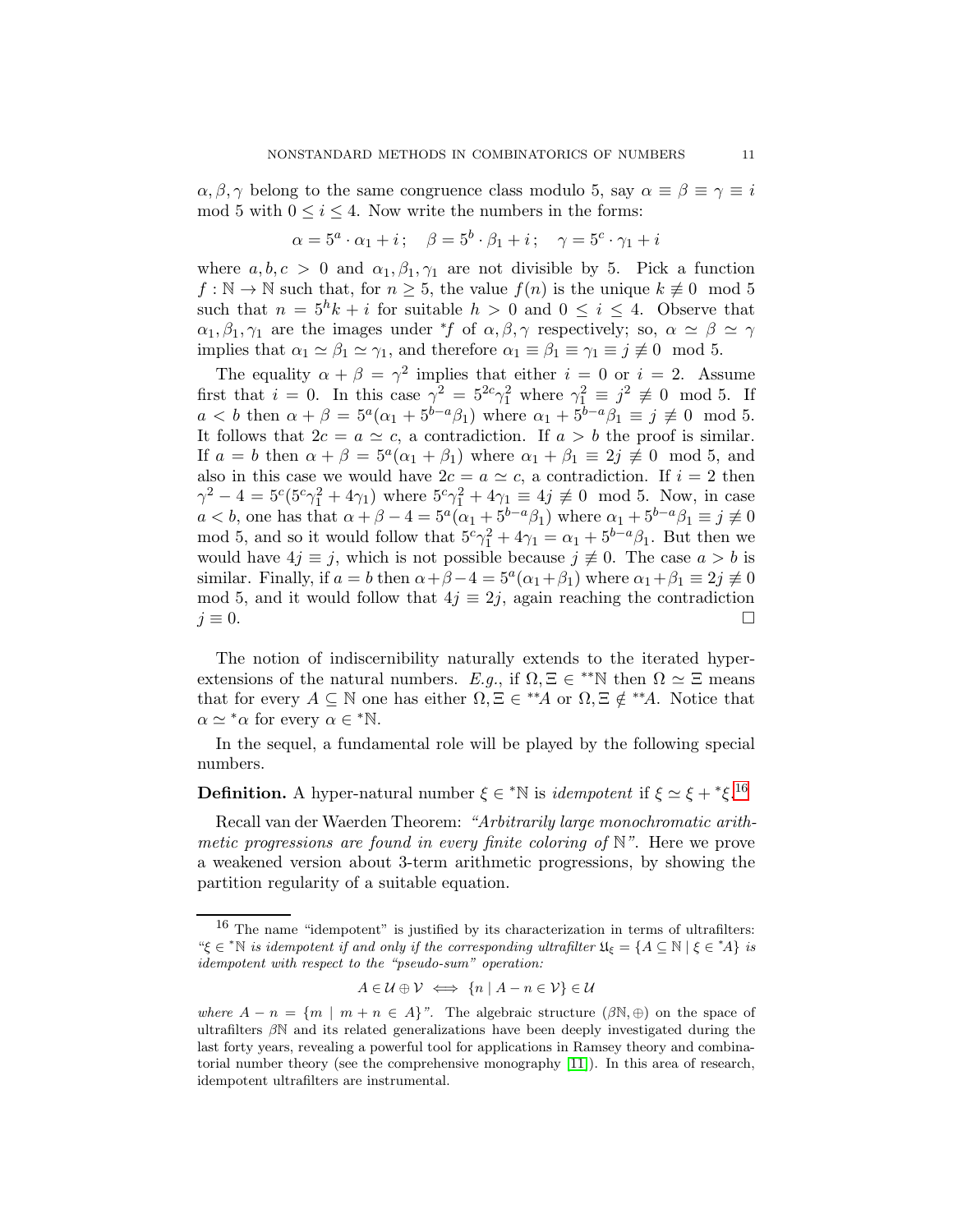**Theorem 6.** The diophantine equation  $X_1 - 2X_2 + X_3 = 0$  is injectively *partition regular on* N*, which means that for every finite coloring of* N *there exists a non-constant monochromatic 3-term arithmetic progression.*

*Nonstandard proof.* Pick an idempotent number  $\xi \in \mathbb{N}$ . The following three distinct numbers in ∗∗∗N are a solution of the given equation:

$$
\nu = 2\xi + 0 + {^{**}\xi}; \ \mu = 2\xi + {^*}\xi + {^{**}\xi}; \ \lambda = 2\xi + 2{^*}\xi + {^{**}\xi}.
$$

That  $\nu \simeq \mu \simeq \lambda$  are indiscernible is proved by a direct computation. Precisely, notice that  $*\xi \simeq \xi + *\xi$  by the idempotency hypothesis, and so, for every  $A \subseteq \mathbb{N}$  and for every  $n \in \mathbb{N}$ , we have that

$$
*\xi \in **A - n = **(A - n) \iff \xi + *\xi \in **(A - n).
$$

In consequence, the properties listed below are equivalent to each other:

•  $2\xi + \xi + \xi + \xi \in \xi^{***}A$ •  $2\xi \in (**A - **\xi - *\xi) \cap *N = *[(**A - *\xi - \xi) \cap N]$ •  $2\xi \in {^*}{n \in \mathbb{N} \mid \xi + {^*}\xi \in {^{**}}(A - n)}$ •  $2\xi \in {^*}n \in \mathbb{N} \mid {^*}\xi \in {^{**}}(A-n)$ •  $2\xi \in \tilde{\mathcal{K}}[(*A - *\xi) \cap \mathbb{N}] = (**A - **\xi) \cap * \mathbb{N}$ •  $2\xi + \ast \xi \in \ast \ast A$ .

This shows that  $\nu \simeq \mu$ . The other relation  $\mu \simeq \lambda$  is proved in the same fashion.<sup>[17](#page-11-0)</sup>

One can elaborate on the previous nonstandard proof and generalize the technique. Notice that the considered elements  $\mu, \nu, \lambda$  were linear combinations of iterated hyper-extensions of a fixed idempotent number  $\xi$ , and so they can be described by the corresponding finite strings of coefficients in the following way:

$$
\bullet \ \nu = 2\xi + 0 + {^{**}\xi} \rightsquigarrow \langle 2, 0, 1 \rangle
$$

• 
$$
\mu = 2\xi + \xi + \xi + \xi \rightsquigarrow \langle 2, 1, 1 \rangle
$$

$$
\bullet\;\;\lambda=2\xi+2^*\xi+{}^{**}\xi\;\;\leadsto\;\;\langle 2,2,1\rangle
$$

Indiscernibility of such linear combinations is characterized by means of a suitable equivalence relation  $\approx$  on the finite strings, so that, *e.g.*,  $\langle 2, 0, 1 \rangle \approx$  $\langle 2, 1, 1 \rangle \approx \langle 2, 2, 1 \rangle.$ 

**Definition.** The equivalence  $\approx$  between (finite) strings of integers is the smallest equivalence relation such that:

- The empty string  $\approx \langle 0 \rangle$ .
- $\langle a \rangle \approx \langle a, a \rangle$  for all  $a \in \mathbb{Z}$ .
- $\bullet \approx$  is coherent with *concatenations*, *i.e.*

$$
\sigma \approx \sigma' \text{ and } \tau \approx \tau' \implies \sigma^\frown \tau \approx \sigma'^\frown \tau'.
$$

<span id="page-11-0"></span><sup>17</sup> Here we actually proved the following result ([\[3\]](#page-16-13) Th. 2.10): *"Let* U *be any idempotent ultrafilter. Then every set*  $A \in 2U \oplus U$  *contains a 3-term arithmetic progression"*.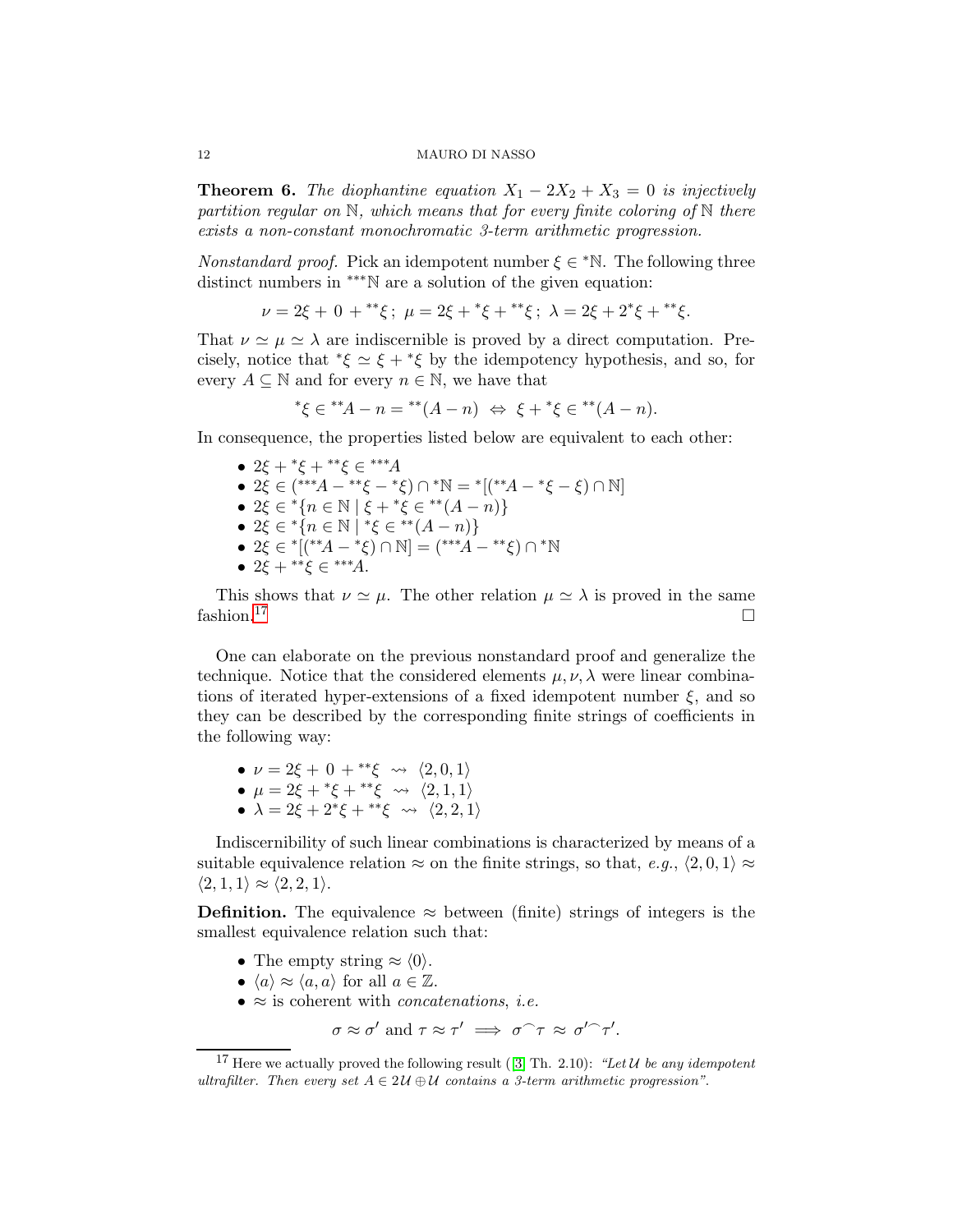So,  $\approx$  is preserved by inserting or removing zeros, by repeating finitely many times a term or, conversely, by shortening a block of consecutive equal terms. The following characterization is proved in [\[7\]](#page-16-11):

- Let  $\xi \in {}^*\mathbb{N}$  be idempotent. Then the following are equivalent:
	- (1)  $a_0\xi + a_1^*\xi + \ldots + a_k \cdot {}^{k*}\xi \simeq b_0\xi + b_1^*\xi + \ldots + b_h \cdot {}^{h*}\xi$ (2)  $\langle a_0, a_1, \ldots, a_k \rangle \approx \langle b_0, b_1, \ldots, b_h \rangle$ .

Recall Rado theorem: *"The diophantine equation*  $c_1X_1 + \ldots + c_nX_n = 0$  $(c_i \neq 0)$  *is partition regular if and only if*  $\sum_{i \in F} c_i = 0$  *for some nonempty*  $F \subseteq \{1, \ldots, n\}$ ". By using the above equivalence, one obtains a nonstandard proof of a modified version of Rado theorem, with a stronger hypothesis and a stronger thesis.

**Theorem 7.** Let  $c_1X_1 + \ldots + c_nX_n = 0$  be a diophantine equation with  $n \geq 3$ . If  $c_1 + \ldots + c_n = 0$  then the equation is injectively partition regular *on* N*.*

*Nonstandard proof.* Fix  $\xi \in {}^{\ast} \mathbb{N}$  an idempotent element, and for simplicity denote by  $\xi_i = i * \xi$  the *i*-th iterated hyper-extension of  $\xi$ . For arbitrary  $a_1, \ldots, a_{n-1}$ , consider the following numbers in <sup>n</sup>\*N:

| $\mu_1$ |  |  |  |                                                                | $a_1 = a_1\xi + a_2\xi_1 + a_3\xi_2 + \ldots + a_{n-2}\xi_{n-3} + a_{n-1}\xi_{n-2} + a_{n-1}\xi_{n-1}$ |                                                                                                 |  |
|---------|--|--|--|----------------------------------------------------------------|--------------------------------------------------------------------------------------------------------|-------------------------------------------------------------------------------------------------|--|
| $\mu_2$ |  |  |  |                                                                | $= a_1\xi + a_2\xi_1 + a_3\xi_2 + \ldots + a_{n-2}\xi_{n-3} + 0 + a_{n-1}\xi_{n-1}$                    |                                                                                                 |  |
| $\mu_3$ |  |  |  |                                                                | $a_1 \xi + a_2 \xi_1 + a_3 \xi_2 + \ldots + 0 + a_{n-2} \xi_{n-2} + a_{n-1} \xi_{n-1}$                 |                                                                                                 |  |
|         |  |  |  |                                                                |                                                                                                        | the control of the control of the control of                                                    |  |
|         |  |  |  |                                                                |                                                                                                        | the contract of the contract of the contract of the contract of the contract of the contract of |  |
|         |  |  |  | $\mu_{n-2} = a_1 \xi + a_2 \xi_1 + 0 + a_3 \xi_3 + \ldots$     |                                                                                                        | $+ a_{n-2}\xi_{n-2} + a_{n-1}\xi_{n-1}$                                                         |  |
|         |  |  |  | $\mu_{n-1} = a_1 \xi + 0 + a_2 \xi_2 + a_3 \xi_3 + \ldots$     |                                                                                                        | $+ a_{n-2}\xi_{n-2} + a_{n-1}\xi_{n-1}$                                                         |  |
|         |  |  |  | $\mu_n = a_1 \xi + a_1 \xi_1 + a_2 \xi_2 + a_3 \xi_3 + \ldots$ |                                                                                                        | $+ a_{n-2}\xi_{n-2} + a_{n-1}\xi_{n-1}$                                                         |  |

Notice that  $\mu_1 \simeq \ldots \simeq \mu_n$  because the corresponding strings of coefficients are all equivalent to  $\langle a_1, \ldots, a_{n-1} \rangle$ . Moreover, it can be easily checked that the  $\mu_i$ s are distinct. To complete the proof, we need to find suitable coefficients  $a_1, \ldots, a_{n-1}$  in such a way that  $c_1\mu_1 + \ldots + c_n\mu_n = 0$ . It is readily seen that this happens if the following conditions are fulfilled:

$$
\begin{cases}\n(c_1 + \dots + c_n) \cdot a_1 = 0 \\
(c_1 + \dots + c_{n-2}) \cdot a_2 + c_n \cdot a_1 = 0 \\
(c_1 + \dots + c_{n-3}) \cdot a_3 + (c_{n-1} + c_n) \cdot a_2 = 0 \\
\vdots \\
c_1 \cdot a_{n-1} + (c_3 + \dots + c_n) \cdot a_{n-2} = 0 \\
(c_1 + \dots + c_n) \cdot a_{n-1} = 0\n\end{cases}
$$

Finally, observe that the first and last equations are trivially satisfied because of the hypothesis  $c_1 + \ldots + c_n = 0$ ; and the remaining  $n-2$  equations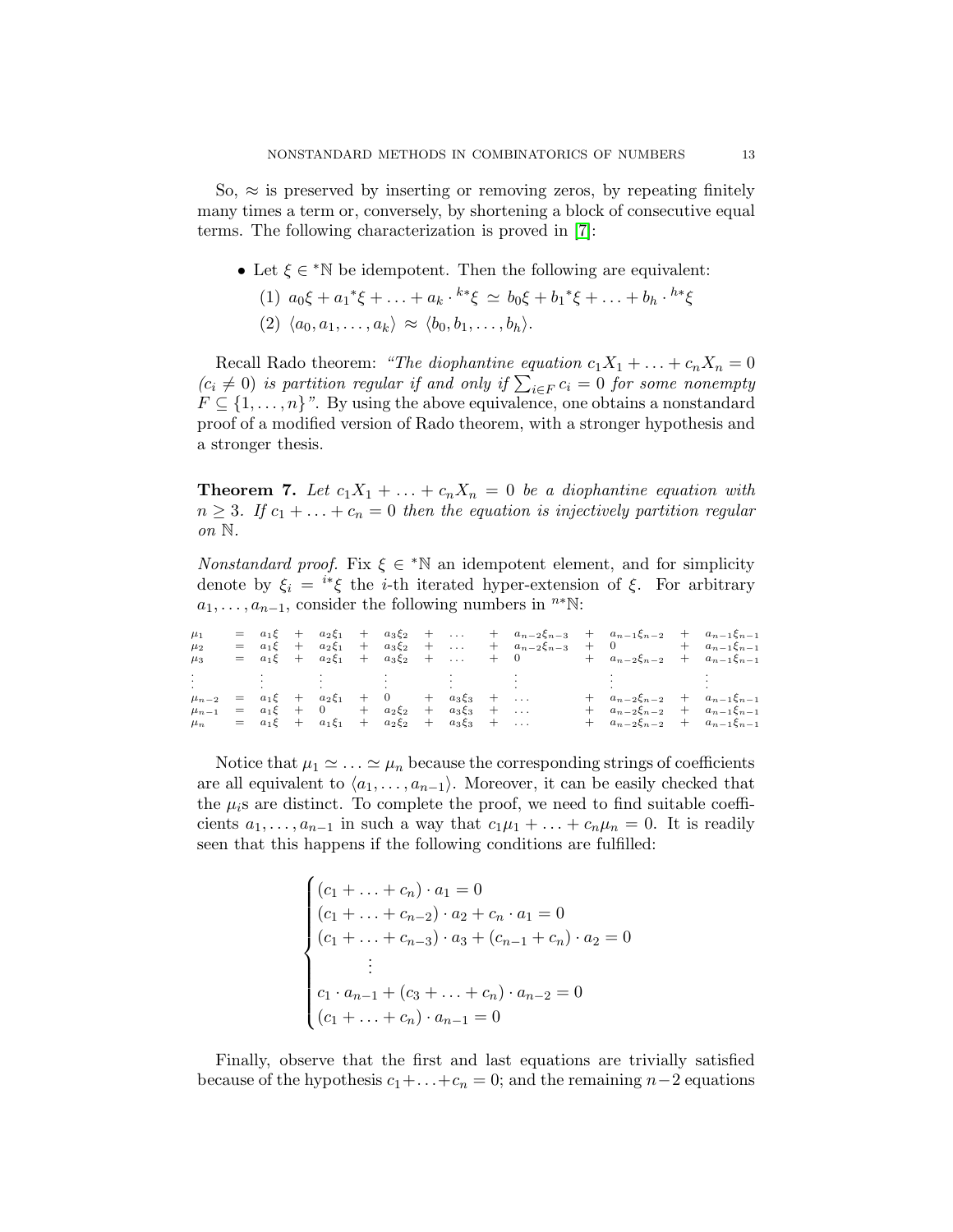are satisfied by infinitely many choices of the coefficients  $a_1, \ldots, a_{n-1}$ , which can be taken in  $\mathbb{N}^{18}$ [18](#page-13-0)

More results in this direction, including partition regularity of non-linear diophantine equations, have been recently obtained by L. Luperi Baglini  $(see [19]).$  $(see [19]).$  $(see [19]).$ 

# 5. A model of the hyper-integers

In this final section we outline a construction for a model where one can give an interpretation to all nonstandard notions and principles that were considered in this paper.

The most used single construction for models of the hyper-real numbers, and hence of the hyper-natural and hyper-integer numbers, is the *ultra-*power.<sup>[19](#page-13-1)</sup> Here we prefer to use the purely algebraic construction of [\[2\]](#page-16-14), which is basically equivalent to an ultrapower, but where only the notion of quotient field of a ring modulo a maximal ideal is assumed.

- Consider Fun( $\mathbb{N}, \mathbb{R}$ ), the ring of real sequences  $\varphi : \mathbb{N} \to \mathbb{R}$  where the sum and product operations are defined pointwise.
- Let  $\mathfrak I$  be the ideal of the sequences that eventually vanish:

 $\mathfrak{I} = \{ \varphi \in \text{Fun}(\mathbb{N}, \mathbb{R}) \mid \exists k \, \forall n \geq k \, \varphi(n) = 0 \}.$ 

• Pick a maximal ideal  $\mathfrak M$  extending  $\mathfrak I$ , and define the hyper-real numbers as the quotient field:

$$
^{\ast }\mathbb{R}~=~\mathrm{Fun}(\mathbb{N},\mathbb{R})/\mathfrak{M}.
$$

• The *hyper-integers* are the subring of <sup>∗</sup>R determined by the sequences that take values in  $\mathbb{Z}$ :

$$
^*\mathbb{Z} = \text{Fun}(\mathbb{N}, \mathbb{Z})/\mathfrak{M} \subset {}^*\mathbb{R}.
$$

• For every subset  $A \subset \mathbb{R}$ , its hyper-extension is defined by:

$$
^*A = \operatorname{Fun}(\mathbb{N}, A)/\mathfrak{M} \subset {}^*\mathbb{R}.
$$

So, *e.g.*, the *hyper-natural numbers*  $*\mathbb{N}$  are the cosets  $\varphi + \mathfrak{M}$  of sequences  $\varphi : \mathbb{N} \to \mathbb{N}$  of natural numbers; the hyper-prime numbers are the cosets of sequences of prime numbers, and so forth.

<span id="page-13-0"></span><sup>&</sup>lt;sup>18</sup> Here we actually proved the following result ([\[7\]](#page-16-11) Th.1.2): *"Let*  $c_1X_1 + ... + c_nX_n = 0$ *be a diophantine equation with*  $c_1 + \ldots + c_n = 0$  *and*  $n \geq 3$ *. Then there exists*  $a_1, \ldots, a_{n-1} \in$ N *such that for every idempotent ultrafilter* U *and for every*  $A \in a_1 \mathcal{U} \oplus \ldots \oplus a_{n-1} \mathcal{U}$  there *exist distinct*  $x_i \in A$  *such that*  $c_1x_1 + \ldots + c_nx_n = 0$ ".

<span id="page-13-1"></span><sup>&</sup>lt;sup>19</sup> For a comprehensive exposition of nonstandard analysis grounded on the ultrapower construction, see R. Goldblatt's textbook [\[10\]](#page-16-15).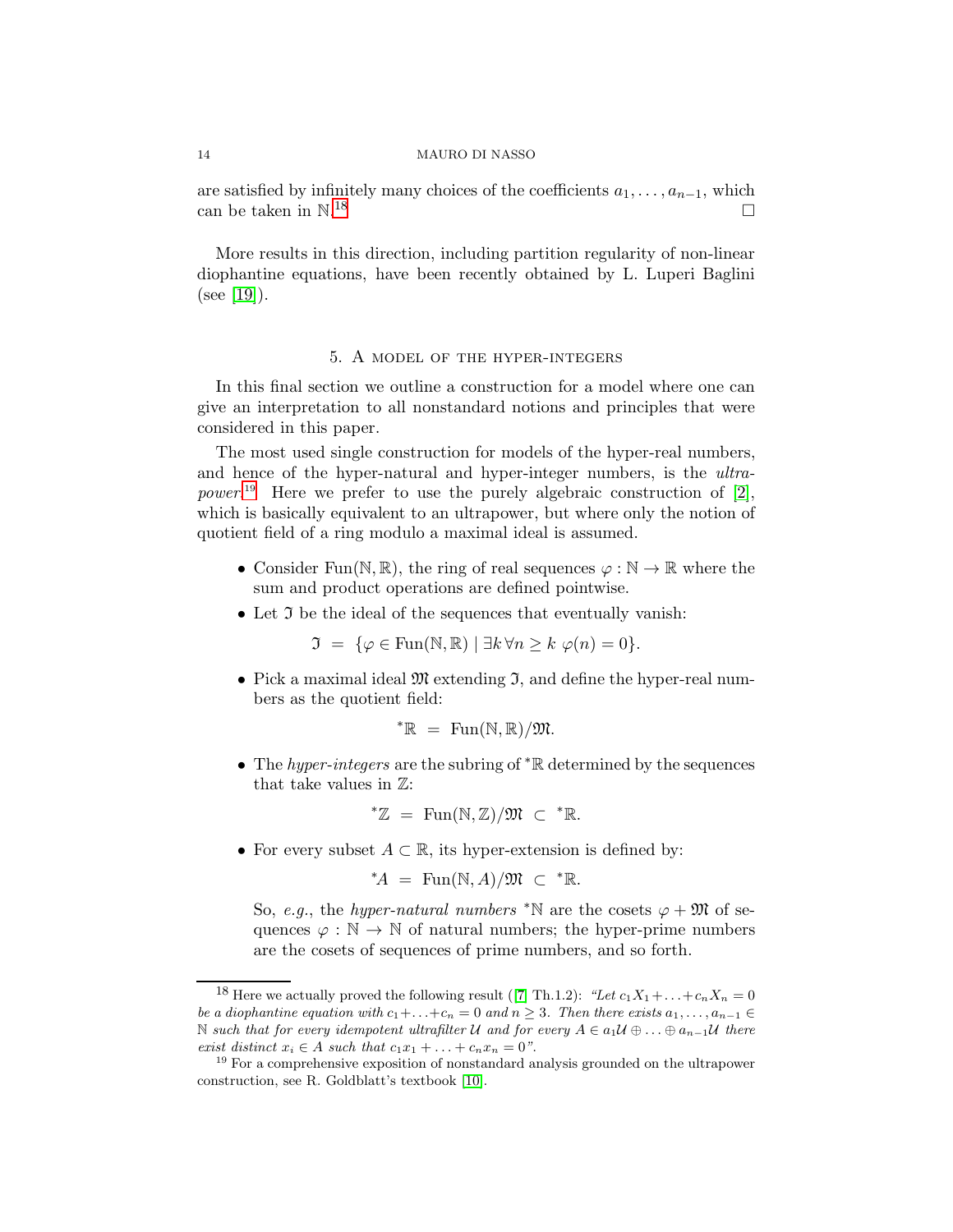• For every function  $f : A \to B$  (where  $A, B \subseteq \mathbb{R}$ ), its hyper-extension  ${}^*f$  :  ${}^*A$  →  ${}^*B$  is defined by putting for every  $\varphi : \mathbb{N} \to A$ :

$$
{}^*f(\varphi+\mathfrak{M}) = (f \circ \varphi) + \mathfrak{M}.
$$

• For every sequence  $\langle A_n | n \in \mathbb{N} \rangle$  of nonempty subsets of R, its hyperextension  $\langle A_{\nu} | \nu \in {}^* \mathbb{N} \rangle$  is defined by putting for every  $\nu = \varphi + \mathfrak{M} \in$ <sup>∗</sup>N:

$$
A_{\nu} = \{ \psi + \mathfrak{M} \mid \psi(n) \in A_{\varphi(n)} \text{ for all } n \} \subseteq {}^{*} \mathbb{R}.
$$

It can be directly verified that <sup>∗</sup>R is an ordered field whose positive elements are  ${}^* \mathbb{R}^+ = \text{Fun}(\mathbb{N}, \mathbb{R}^+)/\mathfrak{M}$ . By identifying each  $r \in \mathbb{R}$  with the coset  $c_r + \mathfrak{M}$  of the corresponding constant sequence, one obtains that  ${}^* \mathbb{R}$ is a proper superfield of  $\mathbb{R}$ . The subset  $^*\mathbb{Z}$  defined as above is a discretely ordered ring having all the desired properties.

Remark that in the above model, one can interpret all notions used in this paper. We itemize below the most relevant ones.

Denote by  $\alpha = i + \mathfrak{M} \in {}^*\mathbb{N}$  the infinite hyper-natural number corresponding to the identity sequence  $i : \mathbb{N} \to \mathbb{N}$ .

- The nonempty *internal sets*  $B \subseteq {}^* \mathbb{R}$  are the sets of the form  $B = A_{\alpha}$ where  $\langle A_n | n \in \mathbb{N} \rangle$  is a sequence of nonempty sets. When all  $A_n$  are finite,  $B = A_{\alpha}$  is called *hyper-finite*; and when all  $A_n$  are infinite,  $B = A_{\alpha}$  is called *hyper-infinite*.<sup>[20](#page-14-0)</sup>
- If  $B = A_{\alpha}$  is the hyper-finite set corresponding to the sequence of nonempty finite sets  $\langle A_n | n \in \mathbb{N} \rangle$ , then its *internal cardinality* is defined by setting  $||B|| = \vartheta + \mathfrak{M} \in \mathbb{N}$  where  $\vartheta(n) = |A_n| \in \mathbb{N}$  is the sequence of cardinalities.
- If  $\varphi, \psi : \mathbb{N} \to \mathbb{Z}$  and the corresponding hyper-integers  $\nu = \varphi + \mathfrak{M}$ and  $\mu = \psi + \mathfrak{M}$  are such that  $\nu < \mu$ , then the (internal) interval  $[\nu, \mu] \subseteq {}^*\mathbb{Z}$  is defined as  $A_\alpha$  where  $\langle A_n | n \in \mathbb{N} \rangle$  is any sequence of sets such that  $A_n = [\varphi(n), \psi(n)]$  whenever  $\varphi(n) < \psi(n)$ .<sup>[21](#page-14-1)</sup>

In full generality, one can show that the *transfer* principle holds. To show this in a rigorous manner, one needs first a precise definition of "elementary property", which requires the formalism of first-order logic. Then, by using a procedure known in logic as "induction on the complexity of formulas", one proves that the equivalences  $P(A_1, \ldots, A_k, f_1, \ldots, f_h) \Leftrightarrow$  $P(*A_1, \ldots, *A_k, *f_1, \ldots, *f_h)$  hold for all elementary properties P, sets  $A_i$ , and functions  $f_i$ .

<span id="page-14-0"></span><sup>&</sup>lt;sup>20</sup> It is proved that any internal set  $A \subseteq {}^* \mathbb{R}$  is either hyper-finite or hyper-infinite.

<span id="page-14-1"></span><sup>&</sup>lt;sup>21</sup> One can prove that this definition is well-posed. Indeed, if  $\varphi + \mathfrak{M} \le \psi + \mathfrak{M}$  and  $\langle A_n | n \in \mathbb{N} \rangle$  and  $\langle A'_n | n \in \mathbb{N} \rangle$  are two sequences of nonempty sets such that  $A_n = A'_n$ whenever  $\varphi(n) < \psi(n)$ , then  $A_{\alpha} = A'_{\alpha}$ .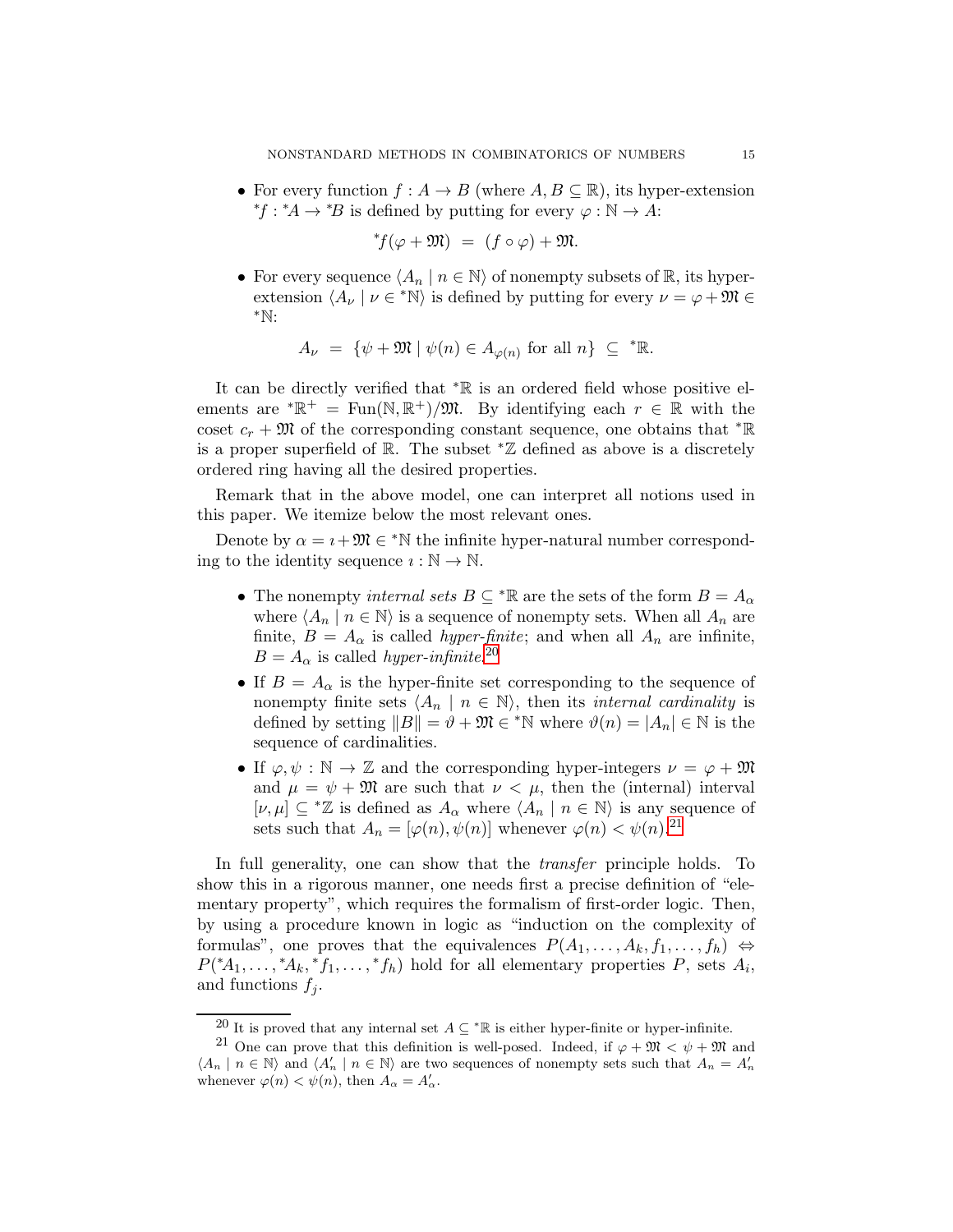Remark that all the nonstandard definitions given in this paper are actually equivalent to the usual "standard" ones. As examples, let us prove some of those equivalences in detail.

Let us start with the definition of a *thick set*  $A \subseteq \mathbb{Z}$ . Assume first that there exists a sequence of intervals  $\langle [a_n, a_n + n] | n \in \mathbb{N} \rangle$  which are included in A. If  $\langle [a_{\nu}, a_{\nu} + \nu] | \nu \in {}^* \mathbb{N} \rangle$  is its hyper-extension then, by *transfer*, every  $[a_{\nu}, a_{\nu} + \nu] \subseteq {}^*A$ , and hence  ${}^*A$  includes infinite intervals. Conversely, assume that A is not thick and pick  $k \in \mathbb{N}$  such that for every  $x \in \mathbb{Z}$  the interval  $[x, x + k] \nsubseteq A$ . Then, by *transfer*, for every  $\xi \in {^{\ast}\mathbb{Z}}$  the interval  $[\xi, \xi + k] \nsubseteq A$ , and hence \*A does not contain any infinite interval.

We now focus on the nonstandard definition of *upper Banach density*. Let  $BD(A) \geq \beta$ . Then for every  $k \in \mathbb{N}$ , there exists an interval  $I_k \subset \mathbb{Z}$  of length  $|I_k| \geq k$  and such that  $|A \cap I_k|/|I_k| > \beta - 1/k$ . By *overflow*, there exists an infinite  $\nu \in {}^{*}\mathbb{N}$  and an interval  $I \subset {}^{*}\mathbb{Z}$  of internal cardinality  $||I|| \geq \nu$  such that the ratio  $\Vert^* A \cap I \Vert / \Vert I \Vert \geq \beta - 1/\nu \sim \beta$ . Conversely, let I be an infinite interval such that  $\|\n^*A \cap I\| / \|I\| \sim \beta$ . Then, for every given  $k \in \mathbb{N}$ , the following property holds: "There exists an interval  $I \subset \mathbb{Z}$  of length  $||I|| \geq k$ and such that  $\|A \cap I\|/\|I\| \geq \beta - 1/k$ ". By *transfer*, we obtain the existence of an interval  $I_k \subset \mathbb{Z}$  of length  $|I_k| \geq k$  and such that  $|A \cap I_k|/|I_k| \geq \beta - 1/k$ . This shows that  $BD(A) \geq \beta$ , and the proof is complete.

Let us now turn to *finite embeddability*. Assume that  $X \leq_{\text{fe}} Y$ , and enumerate  $X = \{x_n \mid n \in \mathbb{N}\}\$ . By the hypothesis,  $\bigcap_{i=1}^n (Y - x_i) \neq \emptyset$  for every  $n \in \mathbb{N}$  and so, by *overflow*, there exists an infinite  $\mu \in \mathbb{N}$  such that the hyper-finite intersection  $\bigcap_{i=1}^{\mu}$  (\* $Y - x_i$ )  $\neq \emptyset$ . If  $\nu$  is any hyper-integer in that intersection, then  $\nu + X \subseteq Y$ . Conversely, let us assume that  $\nu + X \subseteq Y$ for a suitable  $\nu \in {}^*\mathbb{Z}$ . Then for every finite  $F = \{x_1, \ldots, x_k\} \subset X$  one has the elementary property: " $\exists \nu \in {^*}\mathbb{Z} \ (\nu + x_1 \in {^*}Y \ \& \ \dots \ \& \ \nu + x_k \in {^*}Y$ ". By *transfer*, it follows that " $\exists t \in \mathbb{Z}$   $(t + x_1 \in Y \& \dots \& t + x_k \in Y)$ ", *i.e.*  $t + F \subseteq Y^{22}$  $t + F \subseteq Y^{22}$  $t + F \subseteq Y^{22}$ 

We finish this paper with a few suggestions for further readings. A rigorous formulation and a detailed proof of the *transfer principle* can be found in Ch.4 of the textbook [\[10\]](#page-16-15), where the *ultrapower* model is considered.<sup>[23](#page-15-1)</sup> See also §4.4 of [\[4\]](#page-16-16) for the foundations of nonstandard analysis in its full generality. A nice introduction of nonstandard methods for number theorists, including a number of examples, is given in [\[15\]](#page-16-17) (see also [\[12\]](#page-16-0)). Finally, a full development of nonstandard analysis can be found in several monographies

<span id="page-15-0"></span> $22$  For the equivalence of the nonstandard definition of partition regularity of an equation, one needs a richer model than the one presented here. Precisely, one needs the so-called c <sup>+</sup>-*enlargement property*, that can be obtained in models of the form  $* \mathbb{R} = \text{Fun}(\mathbb{R}, \mathbb{R})/\mathfrak{M}$  where  $\mathfrak{M}$  is a maximal ideals of a special kind (see [\[2\]](#page-16-14)).

<span id="page-15-1"></span> $23$  Remark that our algebraic model is basically equivalent to an ultrapower. Indeed, for any maximal ideal  $\mathfrak{M}$  of the ring Fun(N, R), the family  $\mathcal{U} = \{Z(\varphi) \mid \varphi \in \mathfrak{M}\}\$  where  $Z(f) = \{n \in \mathbb{N} \mid \varphi(n) = 0\}$  is an ultrafilter on N. By identifying each coset  $\varphi + \mathfrak{M}$  with the corresponding U-equivalence class  $[\varphi]$ , one obtains that the quotient field Fun(N, R)/M and the ultrapower  $\mathbb{R}^{\mathbb{N}}/\mathcal{U}$  are essentially the same object.